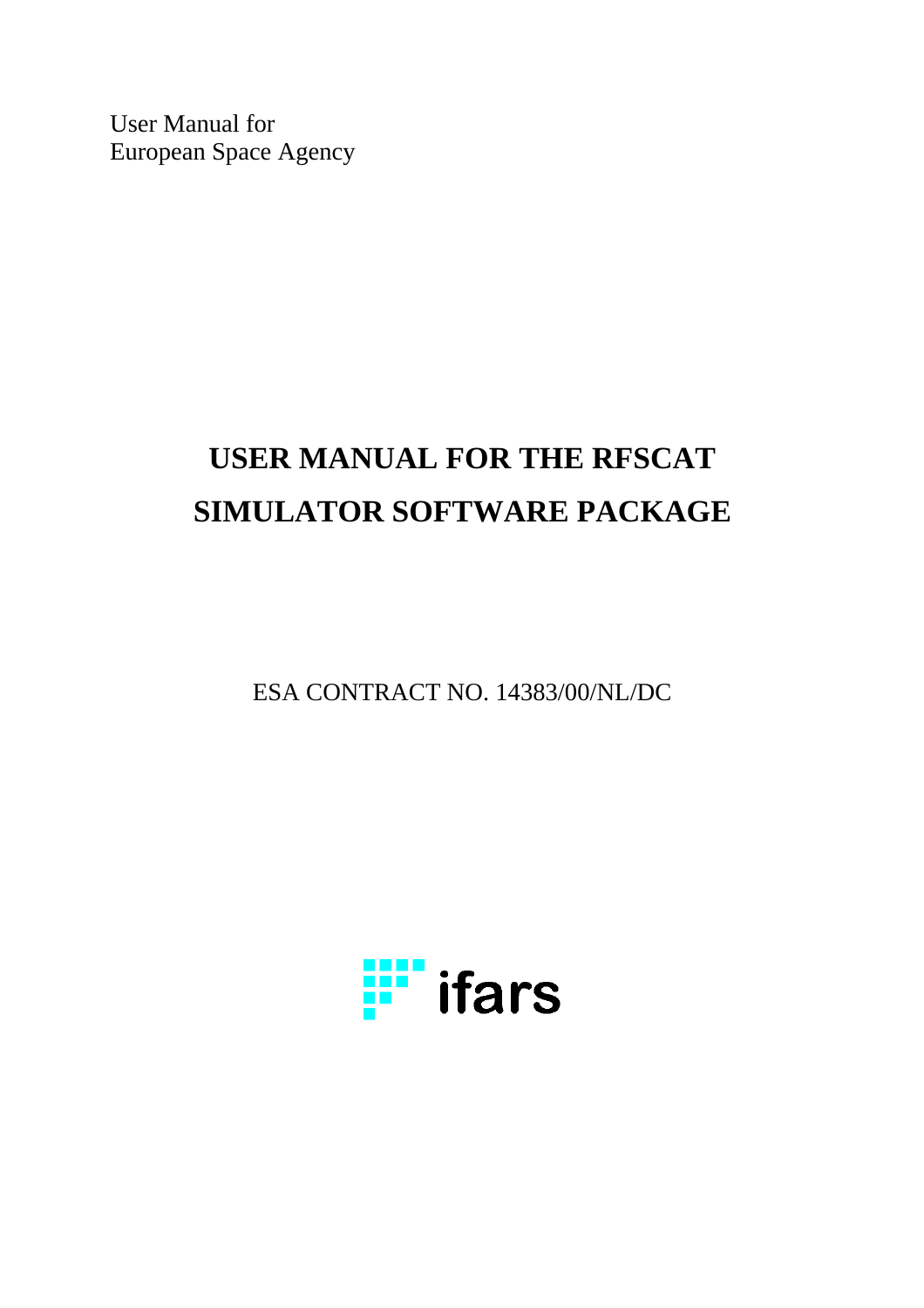# **TABLE OF CONTENTS**

| 1. INTRODUCTION                         | $\overline{\mathbf{3}}$ |
|-----------------------------------------|-------------------------|
| <b>1.1. STRUCTURE OF THIS DOCUMENT</b>  | 3                       |
| 2. INSTALLATION                         | 4                       |
| <b>2.1. SYSTEM REQUIREMENTS</b>         | 4                       |
| 2.2. UNPACKING THE ARCHIVE FILE         | 4                       |
| <b>2.3. DIRECTORIES</b>                 | 5                       |
| 2.3.1. Look-up Tables - /lut            | 6                       |
| 2.3.2. Wind Fields - /wind              | 6                       |
| 2.3.3. Pseudo Level 1b data - /11b      | $\overline{7}$          |
| 2.3.4. Output Files - /plots            | $\overline{7}$          |
| 2.4. FILENAMES                          | 7                       |
| 2.5. SOFTWARE                           | 8                       |
| 2.6. STARTING THE RFSCAT SIMULATOR      | 9                       |
| 3. GENERATING PSEUDO LEVEL 1B DATA      | 10                      |
| 3.1. DEFINING THE RADAR SYSTEM          | 10                      |
| 3.1.1. Select Instrument Parameters     | 11                      |
| 3.1.2. Select Antenna Pattern           | 12                      |
| 3.1.3. Select Processing Parameters     | 13                      |
| 3.2. DEFINING THE ORBIT                 | 14                      |
| 3.3. DEFINING ATMOSPHERIC CONDITIONS    | 15                      |
| <b>4. WIND RETRIEVAL</b>                | <u> 16</u>              |
| 4.1. GENERATING A REFERENCE WIND FIELD  | 17                      |
| 4.2. SELECTING A REFERENCE WIND FIELD   | 18                      |
| 4.3. SELECTING PSEUDO LEVEL 1B DATA     | 19                      |
| <b>4.4. STARTING THE WIND RETRIEVAL</b> | 20                      |
| 5. ANALYSIS                             | 21                      |
| 5.1. FIGURE OF MERIT                    | 22                      |
| 5.2. OBTAIN THE QUALITY INDEX           | 22                      |
| 5.3. SCATTERPLOTS                       | 23                      |
| 5.4. PDF-PLOTS                          | 24                      |
| 5.5. SET RANGES                         | 25                      |
| 5.6. FURTHER PLOTTING OPTIONS           | 26                      |
| 5.7. CHANGING THE REFERENCE SYSTEM      | 27                      |
|                                         |                         |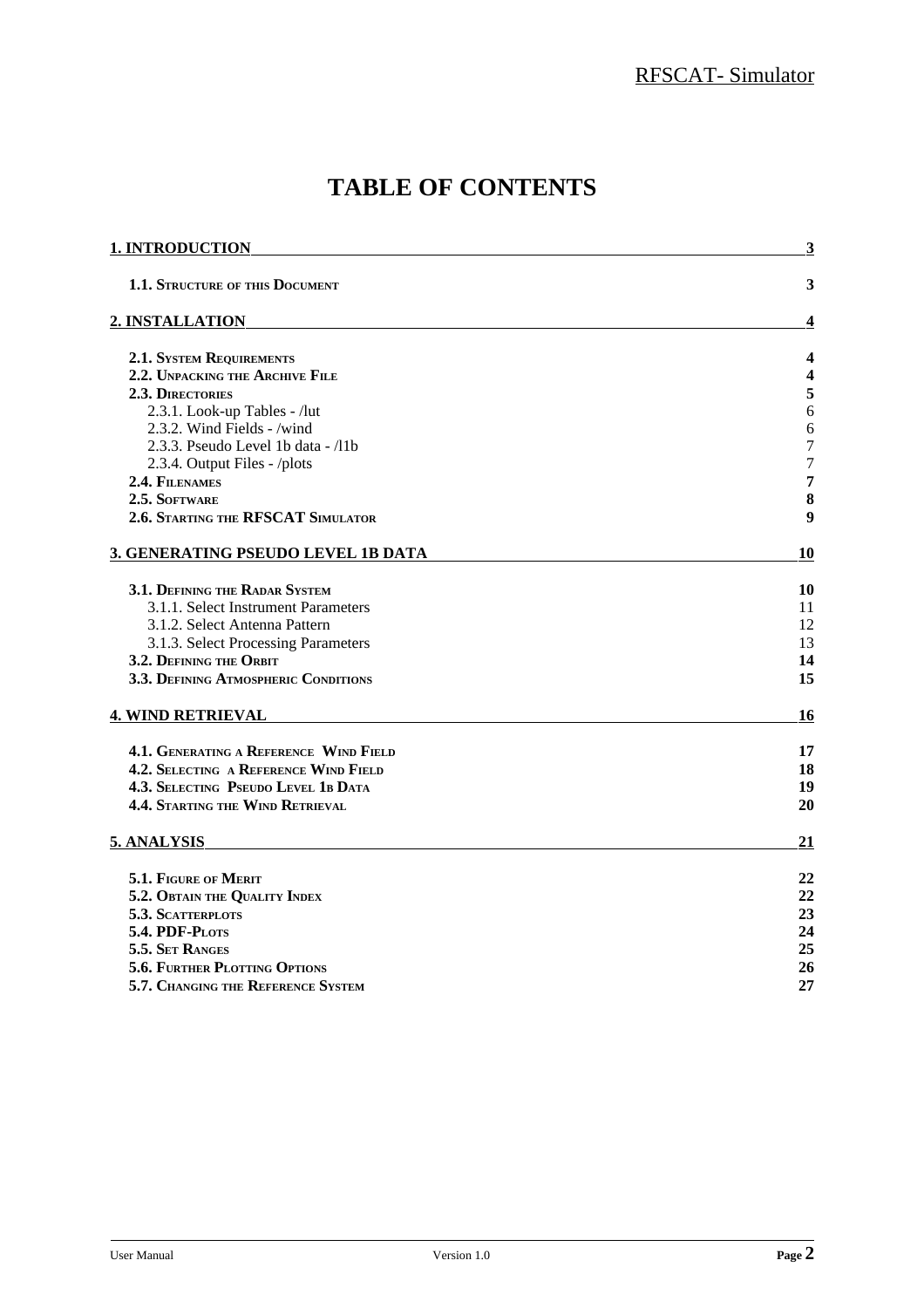# **1. Introduction**

The software package *RFSCAT-Simulator* was developed within the project *"Optimisation of rotating, rangegated fanbeam scatterometer for wind retrieval"* (ESA Contract No. 14383/00/NL/DC) and was used for simulating and analyzing various RFSCAT systems. The package consists of three major components:

- 1. The generator for simulating *pseudo level 1b* satellite data is written in IDL<sup>1</sup> and the source code is provided. It requires the *Stars-Library* which is an in-house development of ASTRIUM and not part of this project. A compiled and licensed version is included for Intel-Linux systems. It might be necessary to recompile the *Stars-Library* for an installation on a different system.
- 2. The wind retrieval module is written in Fortran-90. The source code is provided as well as a compiled version for Intel-Linux systems. Recompilation could be done for any other system with a Fortran-90 compiler. This module requires look-up tables (LUT) which are provided with the software.
- 3. The graphical user interface (GUI) and analysis tool is written in IDL and the source code is provided. The GUI also controls the other two components, thus the user will not notice the heterogeneous software structure of the RFSCAT simulator.

In the course of the project several technical reports have be produced which describe the details and backgrounds of:

- the geophysical wind scatterometer model functions (GMF) in Task-1 Report,
- the *pseudo level 1b* generator in Task-2b Report,
- the wind retrieval in Task-2a Report,
- the system performance evaluation in Task-3a Report, and
- the overall RFSCAT simulations in Task-3b Report.

# **1.1. Structure of this Document**

This document provides the details for installing the RFSCAT simulator package in Section 2. The definition of a RFSCAT system and the simulation of a *pseudo level 1b* product is described in Section 3. The Section 4 is dedicated to the reference wind field and its generation. Various predefined tools for analyzing the performance of a RFSCAT system and its detailed performance in wind retrieval are described in Section 5.

<sup>1</sup> IDL® is a trademark of Research Systems Inc., Boulder, CO, USA.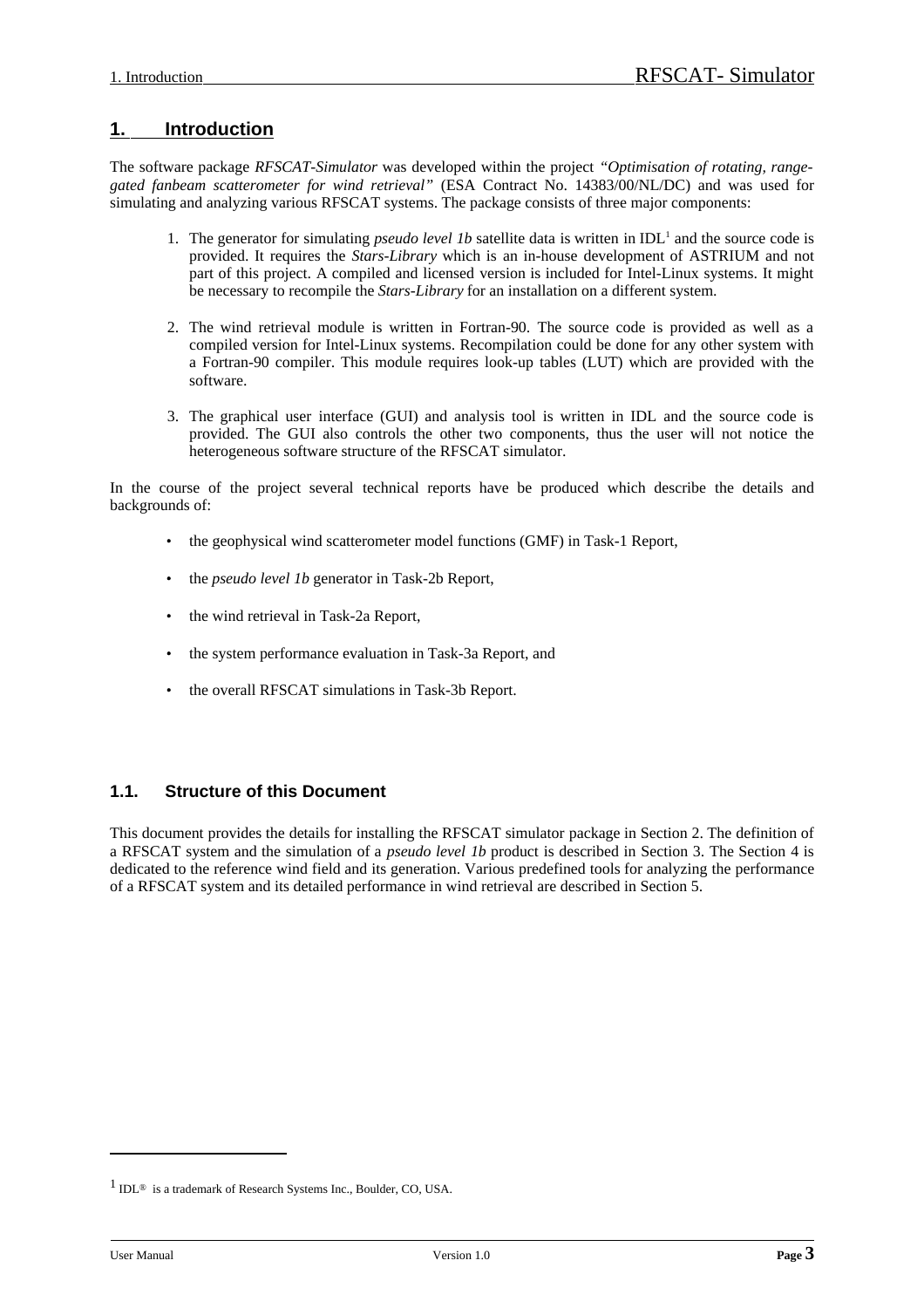# **2. Installation**

The present version of the RFSCAT simulator has been developed under IDL version 5.4.1 on a Linux-Intel computer under SuSE Linux version 7.3. Recently it was transferred to SuSE Linux version 8.1 without any problems.

# **2.1. System Requirements**

Major parts of the RFSCAT simulator software are written in IDL, therefore an IDL license of version 5.4 or higher is required to run this software.

The package with software and look-up tables requires approximately 25 MByte of disk space. However, data files created by the simulator might need significantly more disk space, e.g., the *pseudo level 1b* file for a single orbit of the baseline RFSCAT system is about 17 MByte large while the same file for a 25 km resolution wide swath instrument (1800 km) is about 110 MByte in size. Thus, it is recommended to reserve sufficient disk space when using the simulator.

Furthermore, a minimum memory (RAM) of 512 MByte with at least the same size of swap-space is recommended.

# **2.2. Unpacking the Archive File**

The entire RFSCAT simulator package is delivered in a single compressed UNIX-TAR file (rfscat.tar.gz). For installation, please copy this file into a directory for which you have full (read, write, and execute) permission and extract all files with the command:

#### *tar -xvzf rfscat.tar.gz*

This will create the directory **/rfscat** with the following sub-directories:

| /simulator   | with the RFSCAT simulator software                   |
|--------------|------------------------------------------------------|
| $\int$ lut   | with look-up tables for GMF and antenna pattern      |
| /wind        | for reference wind fields and retrieval results      |
| $\sqrt{11b}$ | for <i>pseudo level 1b</i> data                      |
| /plots       | for output files, PostScript graphics or ASCII data. |

Furthermore, the directory *../rfscat/simulator/retrieval\_module* contains the FORTRAN source code of the wind retrieval module and a respective make-file for recompilation.

In order to run the RFSCAT simulator, either include the *../rfscat/simulator* – path in the IDL search path, or start IDL from this directory. Prior to running the software, few adjustments must be made for the system environment. This is being described in the following section Directories.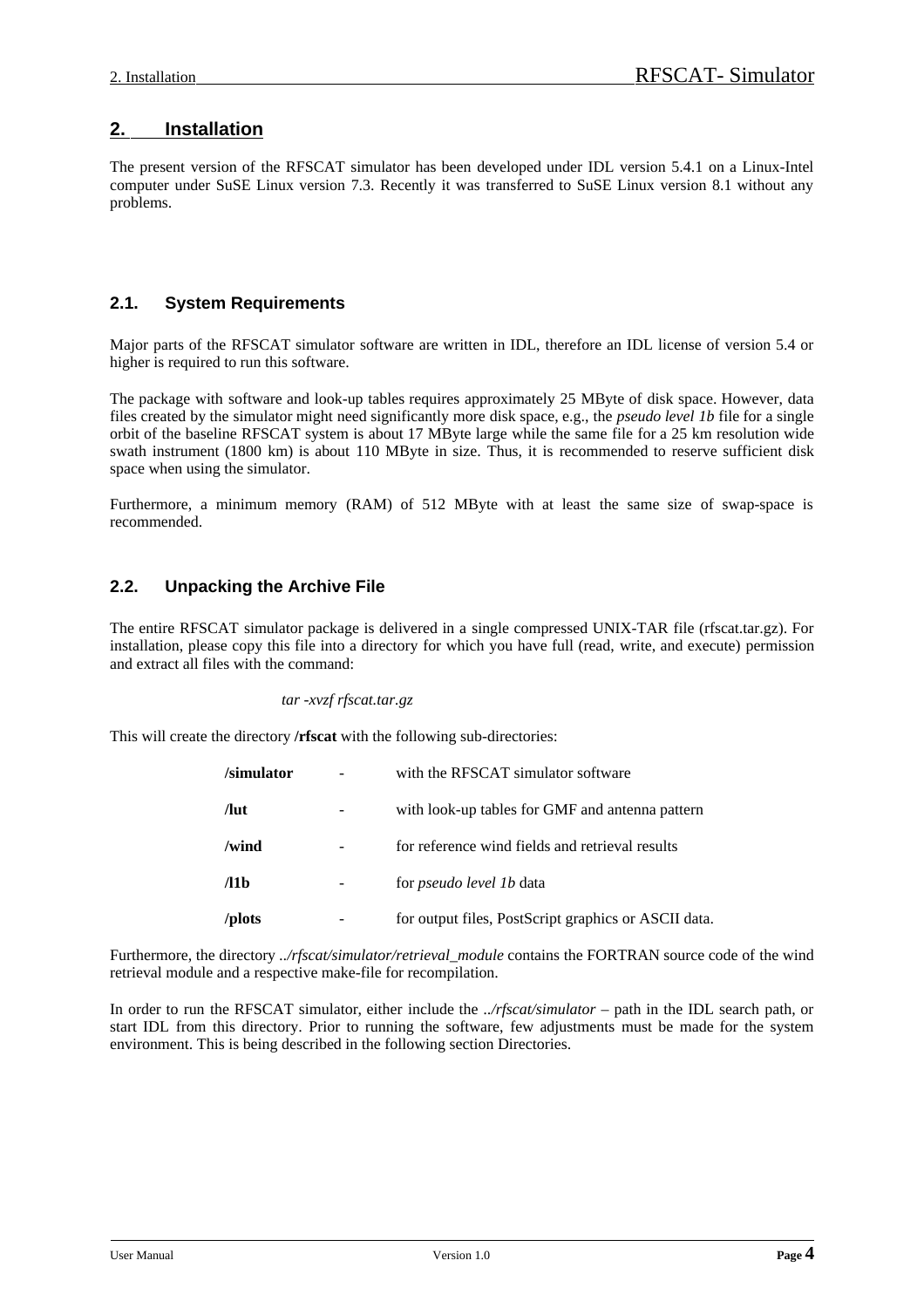# **2.3. Directories**

The default setting of directories and/or the location of the software might not be suitable for the desired system. All this might be changed, but these changes must be documented in the IDL-file:

 *../rfscat/simulator/rfscat.ini*

which is shown in Figure 1 below.

Even if the default setting is being used, the name of *mydisk* in **dbpath** and **printpath** must be adjusted to the actual setting.

```
;===================================================================
          rfscat_ini.pro
;
; PURPOSE: Environment settings for the main module rfscat.pro of the
          Rotating Fanbeam Scatterometer (RFSCAT) Simulator
;
; INPUT: None
; OUTPUT: None<br>; USES: None
; USES:
;
; Current Setting for : ifars 11.04.2002
;
    ;===================================================================
; Please set the followings paths according to your computer system
; Make sure that you have write permission for all directories
 dbpath = '/mydisk/rfscat/' := := := = min rfscat directory
  printpath = '/mydisk/rfscat/plots/' ;==== for output files
;===================================================================
; The following directories are also needed, it is recommended to
; keep this setting :
 lutpath = dbpath+ 'lut/ ' ;==== Look-up Tables
  l1bpath = dbpath+'l1b/' ;==== Storage for Pseudo Level 1b products
 windpath = dbpath+'wind/' i == 5 Storage for wind fields
;===================================================================
 IDL_5_4 = 1 ;==== set to "0" for versions prior to 5.4
;===================================================================
; Change these switches only when you know what you are doing !
 swap_bytes = 0 ;==== set to 1 if byte swapping for input files
 ;==== is required, e.g. for files from KNMI
  nws = 80000 ;==== Number of Wind Cell Simulations
 random data = 0 ;==== set to 1 for test purpose
;===================================================================
```
*Figure 1: Example of a rfscat.ini file.*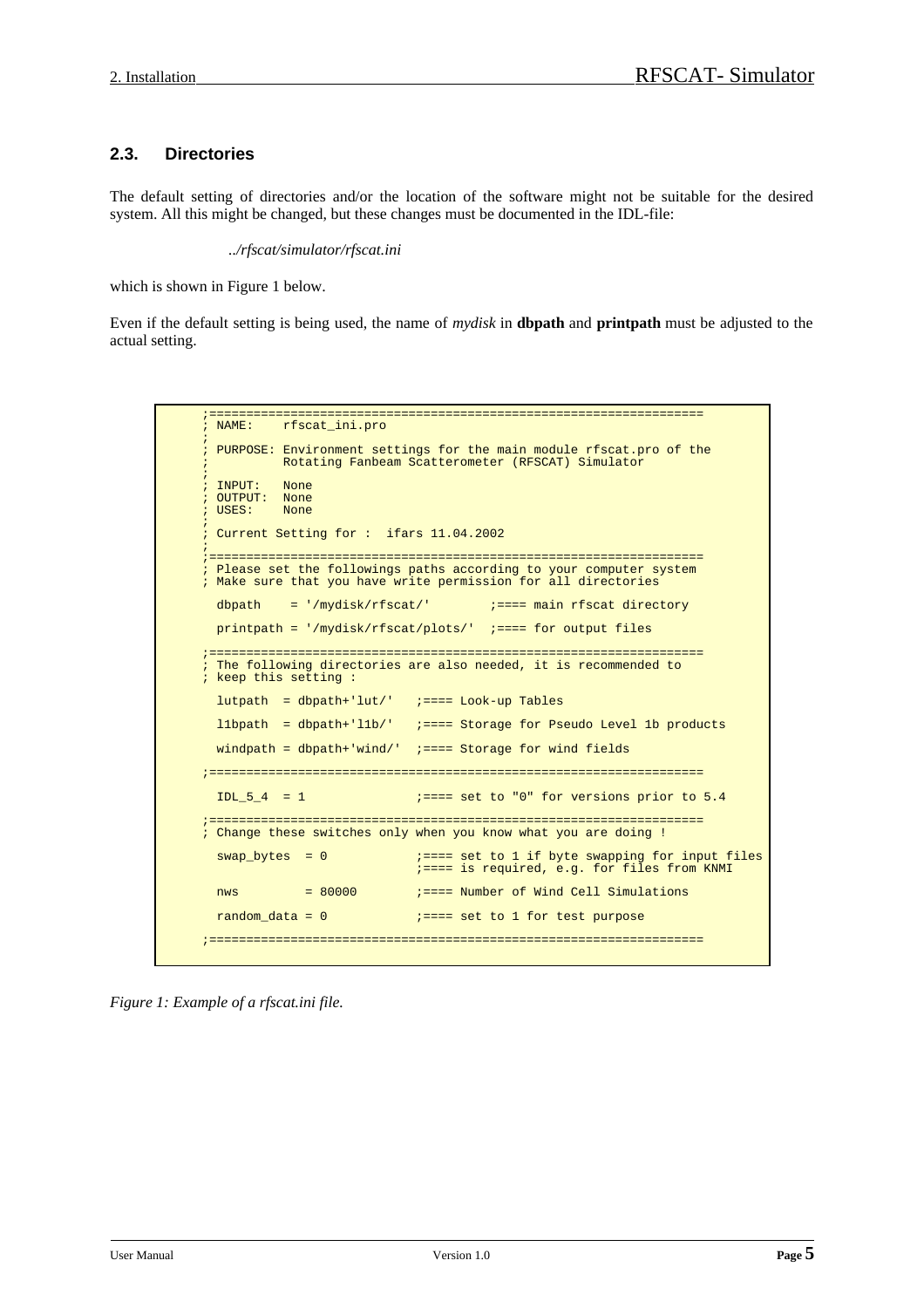# **2.3.1. Look-up Tables - /lut**

Two different types of look-up tables are provided with the RFSCAT simulator.

The files with two-way antenna pattern of systems which have been simulated within the study are summarized in Table 1. These antenna pattern can be accessed through the GUI and used for further system simulations.

The wind retrieval module requires look-up tables of the geophysical model functions (GMF). These tables are listed in Table 2. They are based on experimental data as well as on theoretical work as described in the Task-1 Report.

| <b>File Name</b>             | <b>Description</b>                                                                         |
|------------------------------|--------------------------------------------------------------------------------------------|
| antenna_2beams_01.dat        | Split-beam instrument in the study.                                                        |
| antenna ascat 00.dat         | Derived from the ASCAT mid-beam antenna. Used for the baseline<br>instrument in the study. |
| antenna_seawinds_hpol_07.dat | Sea Winds inner beam with H-polarization                                                   |
| antenna_seawinds_vpol_08.dat | Sea Winds outer beam with V-polarization                                                   |
| antenna_shift_04.dat         | Shifted ASCAT mid-beam for a high orbit.                                                   |
| antenna_shift_06.dat         | Shifted ASCAT mid-beam for low orbit wide swath instrument.                                |

*Table 1: Two way antenna pattern of systems which have been simulated within the study.*

| <b>File Name</b> | <b>Description</b>                                                                                                        |
|------------------|---------------------------------------------------------------------------------------------------------------------------|
| $c$ -vv $2$ .dat | GMF for C-band and vertical polarization, derived from CMOD-4                                                             |
| $c$ -hh $2$ .dat | GMF for C-band and horizontal polarization. CMOD-4 was scaled on the basis of<br>experimental polarization ratio data.    |
| c-pol2.dat       | GMF for the polarimetric correlation coefficient at C-band. Based on theoretical work at<br>Ku-band and scaled to C-band. |
| ku-vv2.dat       | GMF for Ku-band and vertical polarization, derived from the NSCAT model.                                                  |
| ku-hh2.dat       | GMF for Ku-band and horizontal polarization, derived from the NSCAT model.                                                |
| ku-pol2.dat      | GMF for the polarimetric correlation coefficient at Ku-band. Based on theoretical work.                                   |

*Table 2: Look-up tables for different geophysical model functions (GMF).*

#### **2.3.2. Wind Fields - /wind**

This directory is used for storing reference wind fields as well as retrieved wind fields. After the installation it will contain a single file (*n55a.ref*) which contains a reference wind field for one orbit of the baseline RFSCAT system as described in the Task-3b Report. It has normally distributed wind components with a mean of 0.0 m/s and a width of 5.5 m/s. The GUI allows to create reference wind fields of any size and statistical properties, which will be stored in this directory.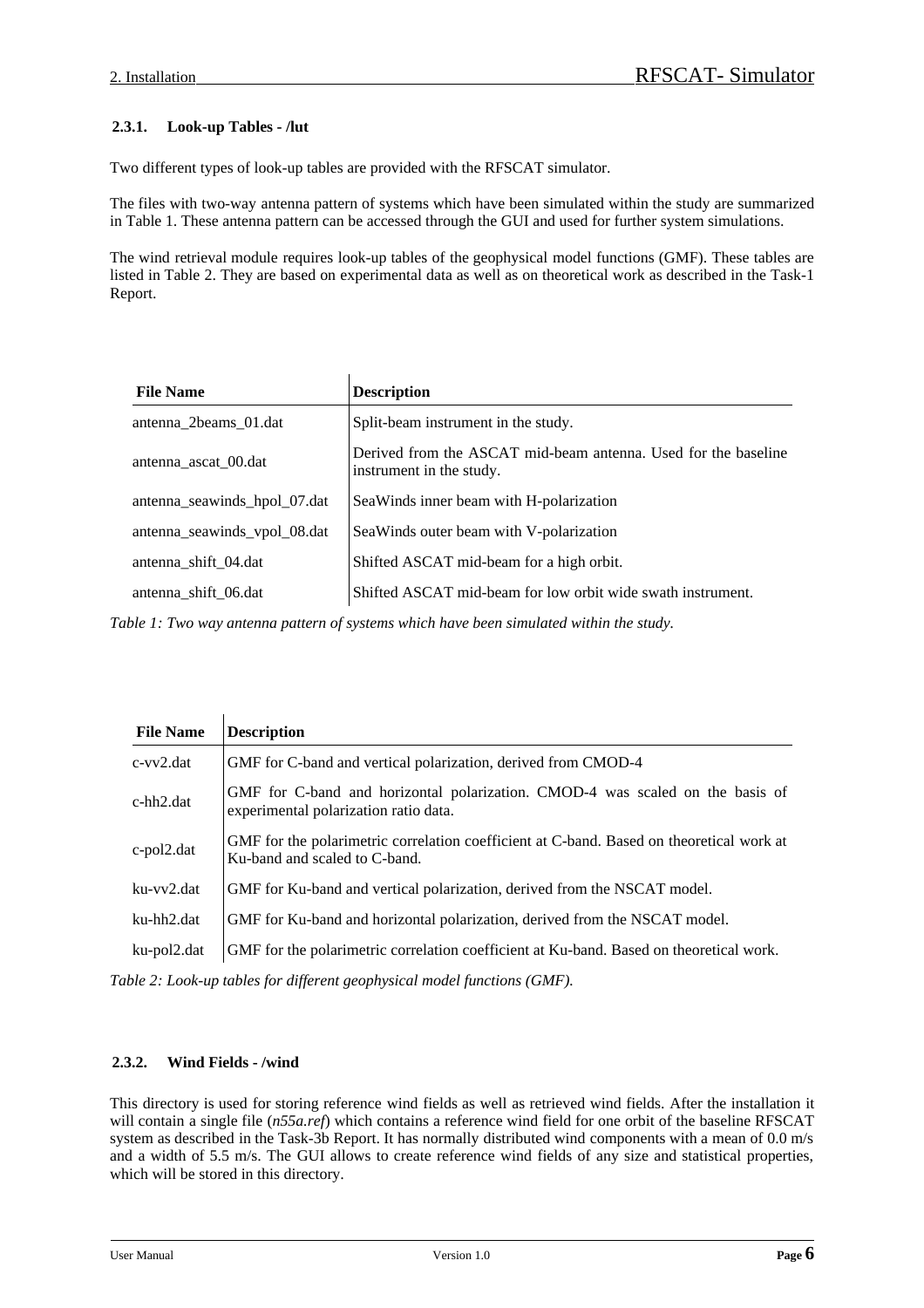#### **2.3.3. Pseudo Level 1b data - /l1b**

This directory is empty after the installation. The first step in the simulation process is to compute the *pseudo level 1b* data, which includes for each resolution cell the measurement geometry, the effective number of sample, and the SNR' (see Task-2b Report for details). Together with reference wind fields *real level 1b* data are created within the retrieval module, but only the retrieval results are stored again.

#### **2.3.4. Output Files - /plots**

The analysis module of the GUI offers various possibilities for displaying, plotting, and storing of analysis results. This is the default location for these outputs.

### **2.4. Filenames**

The filenames used by the RFSCAT simulator have a defined structure and/or specific extensions used in the filters of various file selection menus.

The **look-up tables** for the GMF are known to the wind retrieval module and their names must not be modified. These tables are not needed anywhere else.

The **antenna pattern** files have the extension *.dat* and a two-digit number before the dot. This number is being used in the filename of the *pseudo level 1b* data file. Make sure that this number allows unequivocal identification of the used antenna pattern.

The **reference wind field** files have the extensions *.ref*. The entire name before the dot is used in the name of the retrieved wind field. Thus it is recommended to keep this name as short as possible, e.g., n55a.ref, which is provided within the setup, has normally distributed components with a mean of 0.0 m/s and a width of 5.5 m/s.

The name of *pseudo level 1b* data file is generated by the RFSCAT simulator. It consists of information on the radar band (e.g., "C"), the polarization (e.g., "V") and the antenna pattern number (e.g., "01") and a simulation counter. The extension is *.l1b* , thus the filename is like *CV\_a01\_23.l1b* . Together with this file an information file with the same name but the extension *.inf* is being stored with the parameters of the simulation.

The filename for **retrieved wind field** is also generated by the RFSCAT simulator. It has the extension *.rwi* and consists of all *pseudo level 1b* files used for the system and the reference wind field name as well. Thus for a fully polarimetric system it can be complicated as *CV\_a01\_23\_CH\_a01\_24\_CP\_a01\_25\_n55a.rwi.*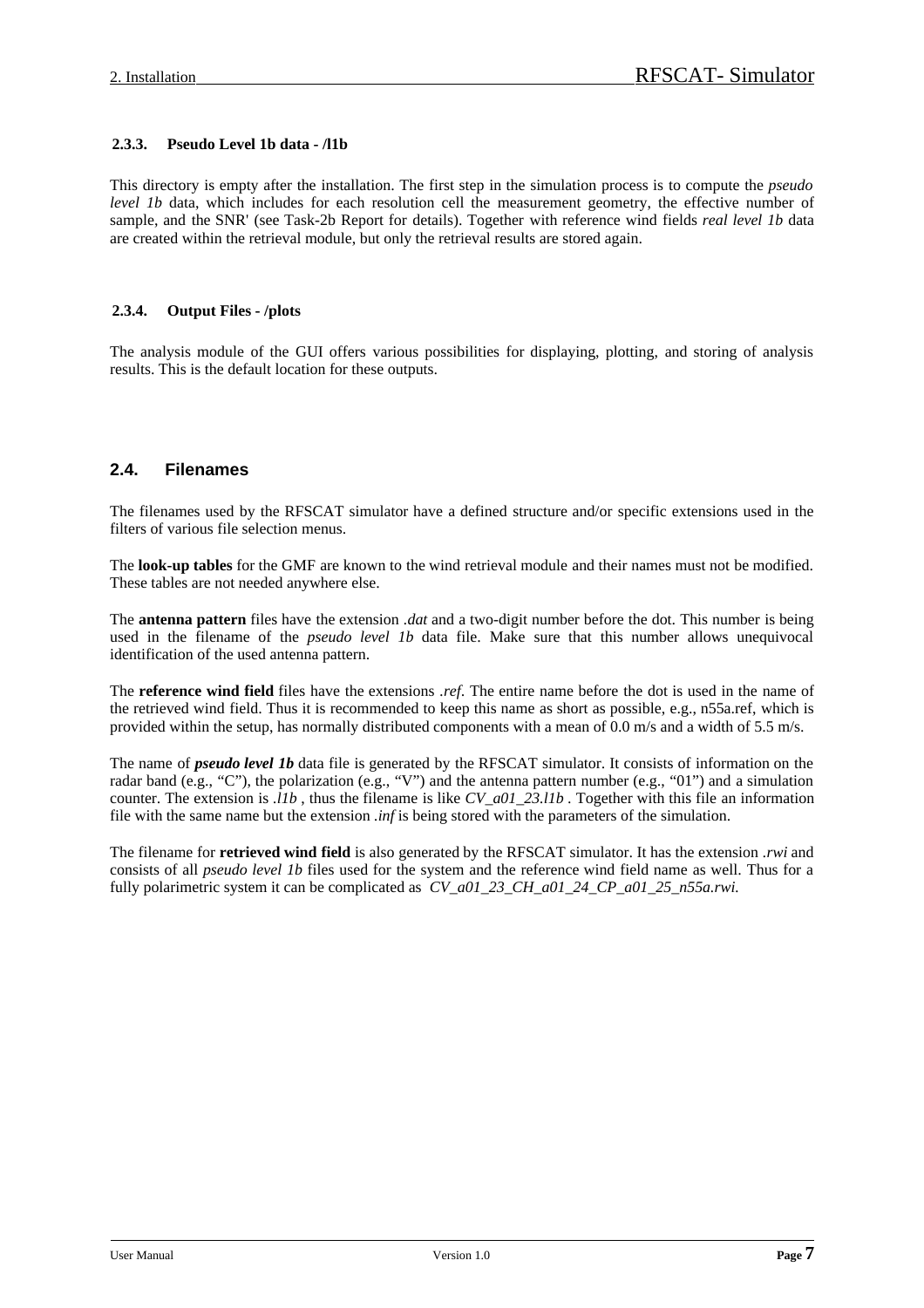# **2.5. Software**

It is not expected that the user will (need to) modify the software, however the entire source code, except for the *Stars-Library* of Astrium is included. An overview of the software in the *../rfscat/simulator* directory is given in Table 3.

| Program            | <b>Description</b>                                                                                                                                               |  |  |  |  |
|--------------------|------------------------------------------------------------------------------------------------------------------------------------------------------------------|--|--|--|--|
| rfscat.pro         | Main IDL routine, initializes the graphical user interface (GUI)                                                                                                 |  |  |  |  |
| rfscat_ini.pro     | Small IDL routine for setting the environment. This has to be modified<br>during the installation.                                                               |  |  |  |  |
| rfscat_pl1.pro     | The <i>pseudo level 1b</i> generator which requires the <i>Stars-Library</i> of<br>ASTRIUM, see below.                                                           |  |  |  |  |
| rfscat_events.pro  | Library of event handling routines used by the GUI                                                                                                               |  |  |  |  |
| rfscat_graphic.pro | Library of graphical output routines.                                                                                                                            |  |  |  |  |
| rfscat_tools.pro   | Library of varies small routines and functions.                                                                                                                  |  |  |  |  |
| libStarsIDL.so     | Stars-Library used by the <i>pseudo level 1b</i> generator.                                                                                                      |  |  |  |  |
| libStarsIDL.dlm    | IDL-dynamic link manager for the Stars-Library.                                                                                                                  |  |  |  |  |
| starsdoc.pro       | <b>IDL</b> documentation file for the <i>pseudo level 1b</i> generator.                                                                                          |  |  |  |  |
| wind_retrieval     | Wind retrieval module from KNMI, called externally from the GUI.<br>The FORTRAN source code can be found in the directory<br>/rfscat/simulator/retrieval module. |  |  |  |  |

*Table 3: Software in the ../rfscat/simulator directory.*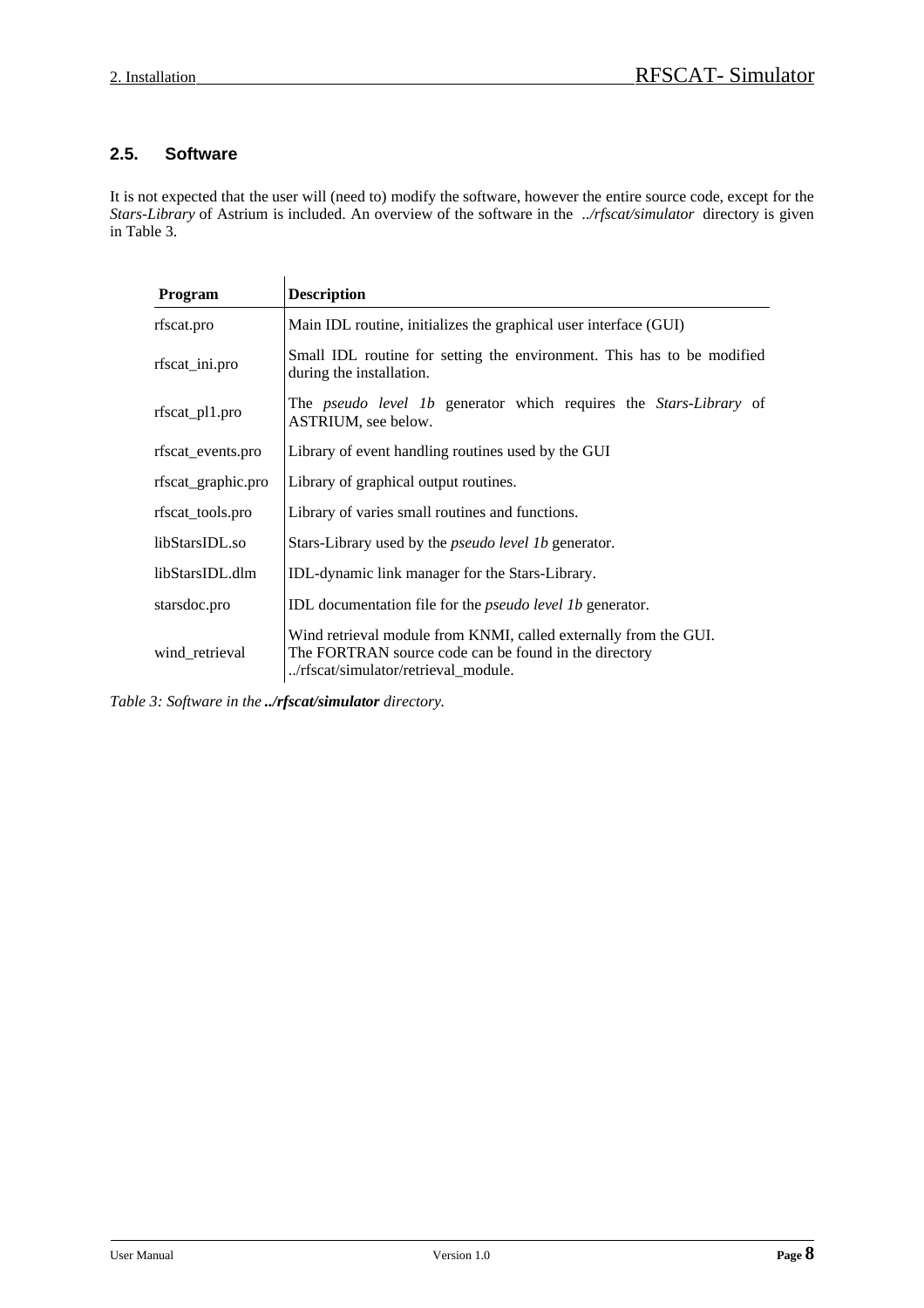# **2.6. Starting the RFSCAT Simulator**

Make sure that you either have included the *../rfscat/simulator* – directory in the IDL search path or that you start IDL from the *../rfscat/simulator* directory.

In order to run the RFSCAT simulator start IDL and enter *rfscat* at the IDL> prompt.

The "Main Window" of the RFSCAT Simulator as depicted in Figure 2 will appear on your computer screen:

| IX.<br>$-02$<br>SIMULATOR - Version 1.0 beta<br>RESCAT                                                                                                                                                                                                                |                    |  |                             |                                 |                |                                       |                  |  |
|-----------------------------------------------------------------------------------------------------------------------------------------------------------------------------------------------------------------------------------------------------------------------|--------------------|--|-----------------------------|---------------------------------|----------------|---------------------------------------|------------------|--|
| File                                                                                                                                                                                                                                                                  | Radar System       |  | Orbit                       | Atmosphere                      | Wind Retrieval | Info                                  | Help             |  |
| <b>WIND FIELD</b><br><b>SCATTEROMETER</b><br>Reference system<br>n/a<br>Instrument ID:<br>Wind Statistics:<br>n/a<br>◈ Geographical <br>Radar Bands:<br>n/a<br>Number of Cells: 80000<br>$\sim$ Satellite Heading<br>Figure of Merit: 0.0000<br>Polarisations:<br>n/a |                    |  |                             |                                 |                |                                       |                  |  |
| Resolution:                                                                                                                                                                                                                                                           | n/a                |  |                             |                                 |                |                                       |                  |  |
|                                                                                                                                                                                                                                                                       | X-Axis             |  |                             | Y-Axis                          |                | Set Ranges                            | Output           |  |
| ← Reference                                                                                                                                                                                                                                                           | ← Wind Speed       |  | $\leftrightarrow$ Reference | ← Wind Speed                    | ← None         |                                       | Scatterplot      |  |
| $\diamond$ Rank 1                                                                                                                                                                                                                                                     | Uind Direction     |  | $\triangle$ Rank 1          | Uind Direction                  |                | Uind Speed                            | PDF-Isolines     |  |
| $\leftrightarrow$ Rank 2                                                                                                                                                                                                                                              | $\vee$ U-Component |  | $\leftrightarrow$ Rank 2    | $\Diamond$ U-Component          |                | Uind Direction                        | Quality per Node |  |
| $\leftrightarrow$ Rank 3                                                                                                                                                                                                                                              | $\vee$ V-Component |  | $\sim$ Rank 3               | $\vee$ V-Component              |                | $\vee$ U-Component                    | Figure of Merit  |  |
| $\leftrightarrow$ Rank 4                                                                                                                                                                                                                                              | Node Number        |  | $\sqrt{}$ Rank 4            | Distance to Cone<br>$\vee$ More |                | $\sqrt{}$ V-Component<br>$\sim$ Nodes | Reset.           |  |

*Figure 2: Main window of the RFSCAT simulator.*

If you start the simulator for the first time neither data for analysis nor data for wind retrieval are available. Thus, the first thing to do is to use the *pseudo level 1b* generator in order to create a satellite data set.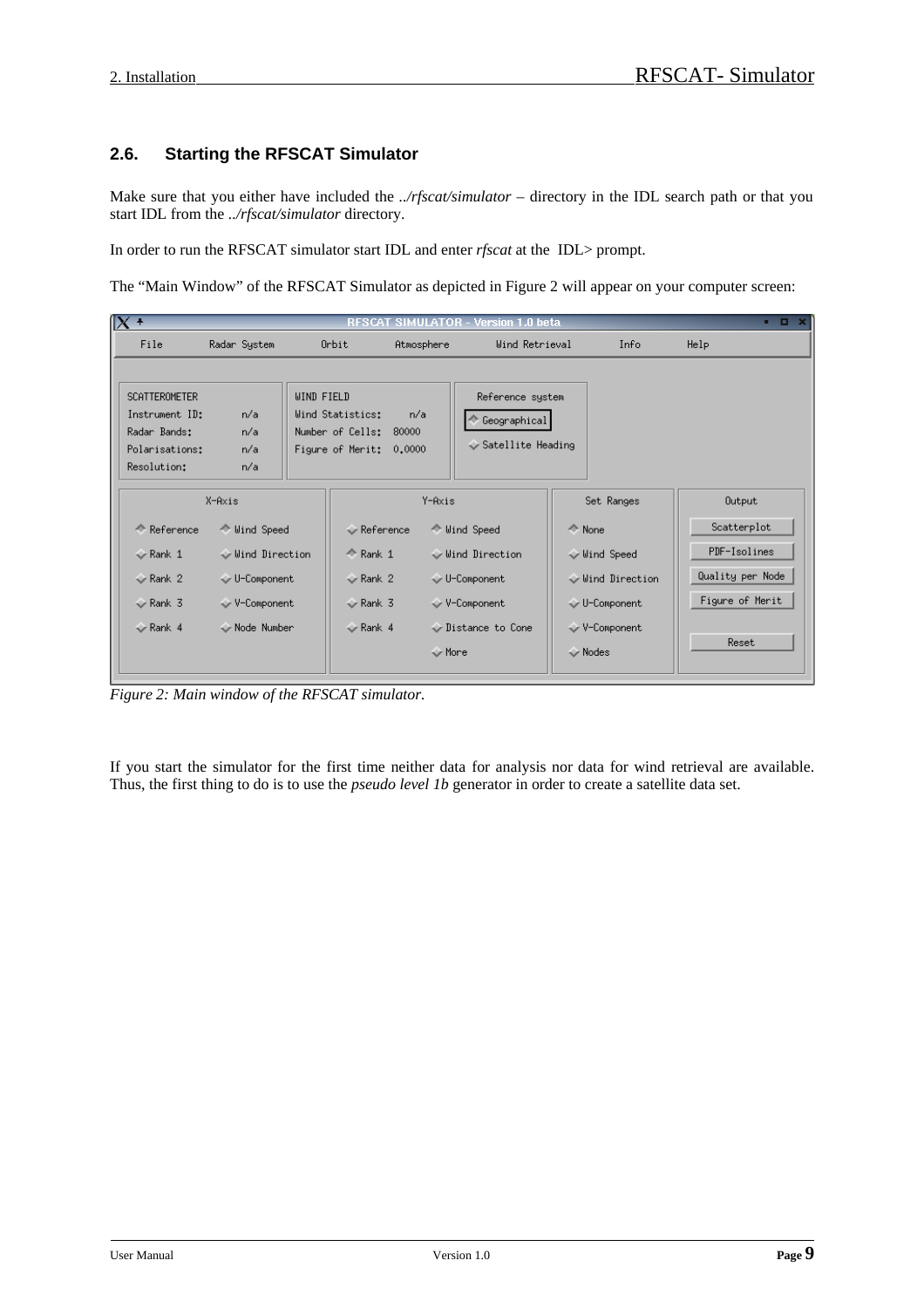# **3. Generating Pseudo Level 1b Data**

When starting the RFSCAT simulator, the default instrument is the baseline (reference) system, which has been used in the study. Via the menu *-File - Generate Pseudo L1b Product* this data can be compute immediately for one orbit. The menu point *-Radar System - Generate Pseudo L1b Product* has the same functionality. The progree of the simulation will be displayed in an extra pop-up window. However, various menus are at disposal for selecting the instrument and orbit characteristics in detail. This user manual will **not** describe the meaning and function of all parameters, an extensive description can be found in the Task-2b Report.

# **3.1. Defining the Radar System**

The radar system can be defined via the menu *Radar System* and the submenus (see Figure 3):

*Select Instrument Parameters,* 

*Select Antenna Pattern, and* 

#### *Select Processing Parameters*.

The menu point *Select Default System* overwrites all new selections with the parameters of the baseline RFSCAT system.

|                                                                                                                                                                                                        |                                                                                                  | .0 beta<br>Version 1                                                                                                                |                                                                                          | $-0.5$                                                                             |
|--------------------------------------------------------------------------------------------------------------------------------------------------------------------------------------------------------|--------------------------------------------------------------------------------------------------|-------------------------------------------------------------------------------------------------------------------------------------|------------------------------------------------------------------------------------------|------------------------------------------------------------------------------------|
| File<br>Radar System                                                                                                                                                                                   | Orbit                                                                                            | Wind Retrieval<br>Atmosphere                                                                                                        | Info                                                                                     | Help                                                                               |
| Select Default System<br>Select Instrument Parameters<br>SCATTEROMET<br>Select Antenna Pattern<br>Instrument<br>Display Antenna Pattern                                                                | lstics:                                                                                          | Reference system<br>n/al<br>← Geographical                                                                                          |                                                                                          |                                                                                    |
| Radar Bands<br>Cells:<br>80000<br>Select Processing Parameters<br>$\bullet$ Satellite Heading<br>0.0000<br>Merit:<br>Polarisatio<br>Generate Pseudo L1b Product<br>Resolution: 4<br>TM G               |                                                                                                  |                                                                                                                                     |                                                                                          |                                                                                    |
| X-Axis                                                                                                                                                                                                 |                                                                                                  | Y-Axis                                                                                                                              | Set Ranges                                                                               | Output                                                                             |
| ← Reference<br>← Uind Speed<br>Uind Direction<br>$\diamond$ Rank 1<br>$\leftrightarrow$ Rank 2<br><b>↓U-Component</b><br>$\leftrightarrow$ Rank 3<br>↓ V-Component<br>Mode Number<br>$\diamond$ Rank 4 | $\Diamond$ Reference<br>$Rank$ Rank 1<br>$\leftrightarrow$ Rank 2<br><b>◆ Rank 3</b><br>← Rank 4 | ← Wind Speed<br>Uind Direction<br>$\vee$ U-Component<br>$\sqrt{}$ V-Component<br>$\smile$ Distance to Cone<br>$\triangleright$ More | ← None<br>↓ Wind Speed<br>Uind Direction<br>$\vee$ U-Component<br>↓ V-Component<br>Modes | Scatterplot<br>PDF-Isolines<br>Quality per Node<br>Figure of Merit<br><b>Reset</b> |

*Figure 3: Main RFSCAT simulator window with the "Radar System" menu.*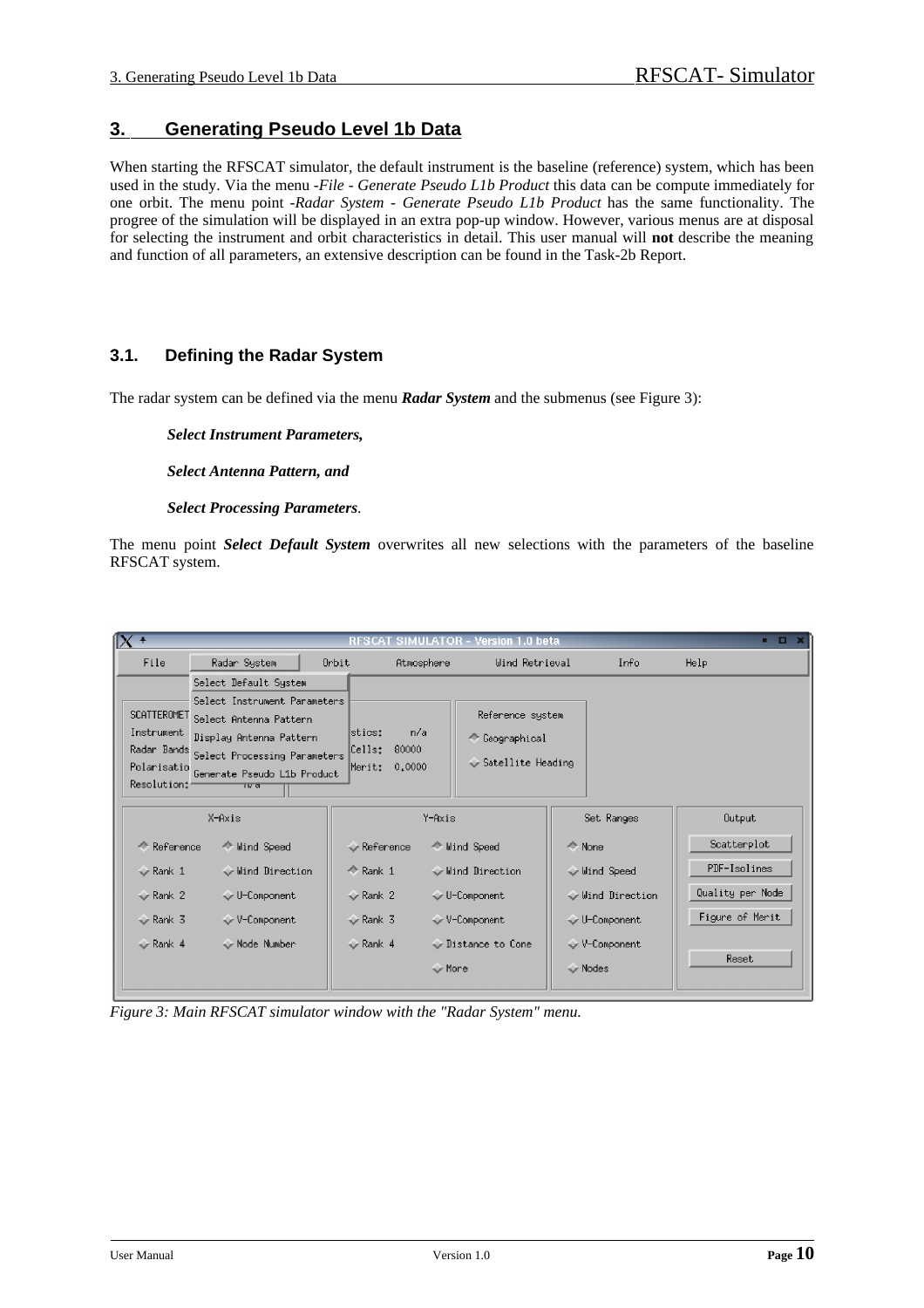#### *3.1.1. Select Instrument Parameters*

Figure 4 depicts the selection window for instrument parameters. Presently only GMF for C- and Ku-band scatterometers are available, thus the selection is restricted accordingly. Multi-channel systems cannot be simulated in a single run. A *pseudo level 1b* file has to be created for each channel, i.e., radar band and/or polarization, and these data files are combined in the wind retrieval.

Note that for, e.g., a dual polarization instrument two *pseudo level 1b* files are required for H and V, respectively. Herein either the PRF has to be divided by 2 for alternating pulses for the two polarizations, or the peak power has to be divided by 2 for two antennae fed through a power divider.

|                                                              | <b>Select Instrument Parameters:</b> |  |  |  |  |
|--------------------------------------------------------------|--------------------------------------|--|--|--|--|
| Please be aware that not all parameters can be chosen freely |                                      |  |  |  |  |
| If the window does not close with the OK-button at least     |                                      |  |  |  |  |
| one parameter was set incorrectly                            |                                      |  |  |  |  |
| Radar Band [C.K]:                                            | Č                                    |  |  |  |  |
| Polarisation [V.H.P]:                                        | V                                    |  |  |  |  |
| Peak Power [KW]:                                             | 5.00000                              |  |  |  |  |
| PRF:                                                         | 239.000                              |  |  |  |  |
| Duration TX Pulse [msec]:                                    | io.19998                             |  |  |  |  |
| Pulse Bandwidth [MHz]:                                       | 1.52980                              |  |  |  |  |
| Antenna Scan Rate: [rpm]                                     | 3.34227                              |  |  |  |  |
| Antenna Azimuth Offset [deg]:                                | 0.00000                              |  |  |  |  |
| Antenna Beamwidth in Azimuth [deg]:                          | 0.65859                              |  |  |  |  |
| Instrument Losses:                                           | 2.84999                              |  |  |  |  |
| Frequency of Noise Measurements:                             | 50                                   |  |  |  |  |
| Noise Figure [Hz]:                                           | 1.41253                              |  |  |  |  |
| Reference Temperature [K]:                                   | 290,000                              |  |  |  |  |
|                                                              |                                      |  |  |  |  |
| CANCEL                                                       | <b>OK</b>                            |  |  |  |  |

*Figure 4: The Select Instrument Parameters Window.*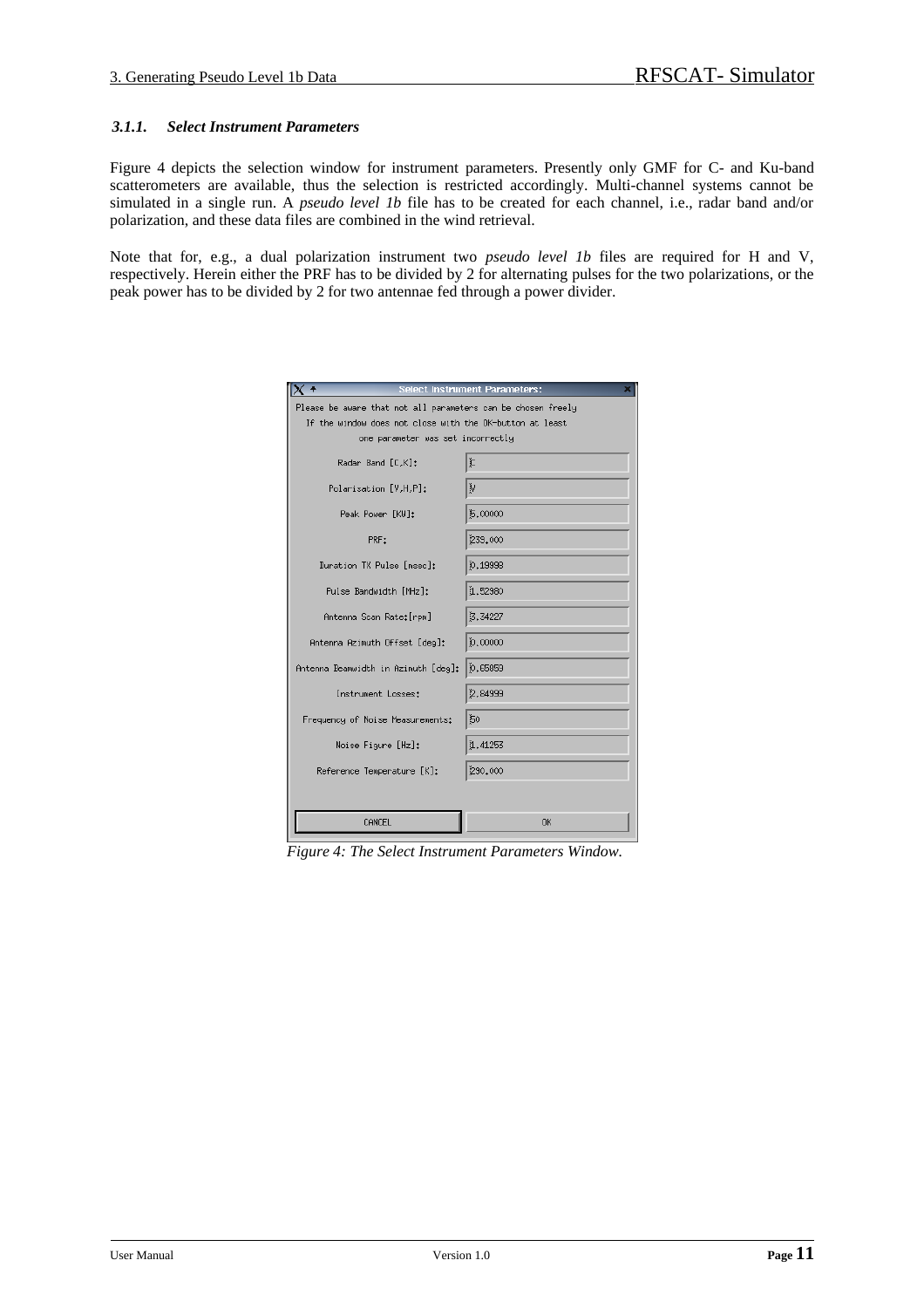#### **3.1.2. Select Antenna Pattern**

The most crucial design parameter for a RFSCAT system is the shape of the fan-beam antenna pattern in the elevation plane. The NRCS of the ocean surface is a strong function of the incidence angle which should be compensated as much as possible by the shape of the antenna gain. Furthermore, strong gradients in the pattern should be avoided in order to make the instrument less sensitive to pointing errors.

The RFSCAT simulator can use any antenna pattern which is provided in the ../rfscat/lut directory. As depicted in Figure 5(a) the pattern can be selected interactively and displayed for control (Figure 5(b)). The *"PRINT"* option creates a PostScript plot of the pattern, while the *"EXPORT"* option creates an ASCII data file with the values of antenna gain and incidence angle. The *code* (see Figure 5(b)) is generated on the basis of the actual date and time and used within the file name.

The antenna pattern files are *IDL save files* generated with the IDL command :

#### *save, filename=fname, i\_gain2, i\_incgain*

whereby *fname* is the name of the antenna pattern file name, *i\_gain2* is a 1-dimensional array with the two-way antenna gain (linear values), and *i* incgain is a 1-dimensional array with the corresponding inclination angle (in radians).



*Figure 5: Selecting (a) and displaying (b) an antenna pattern.*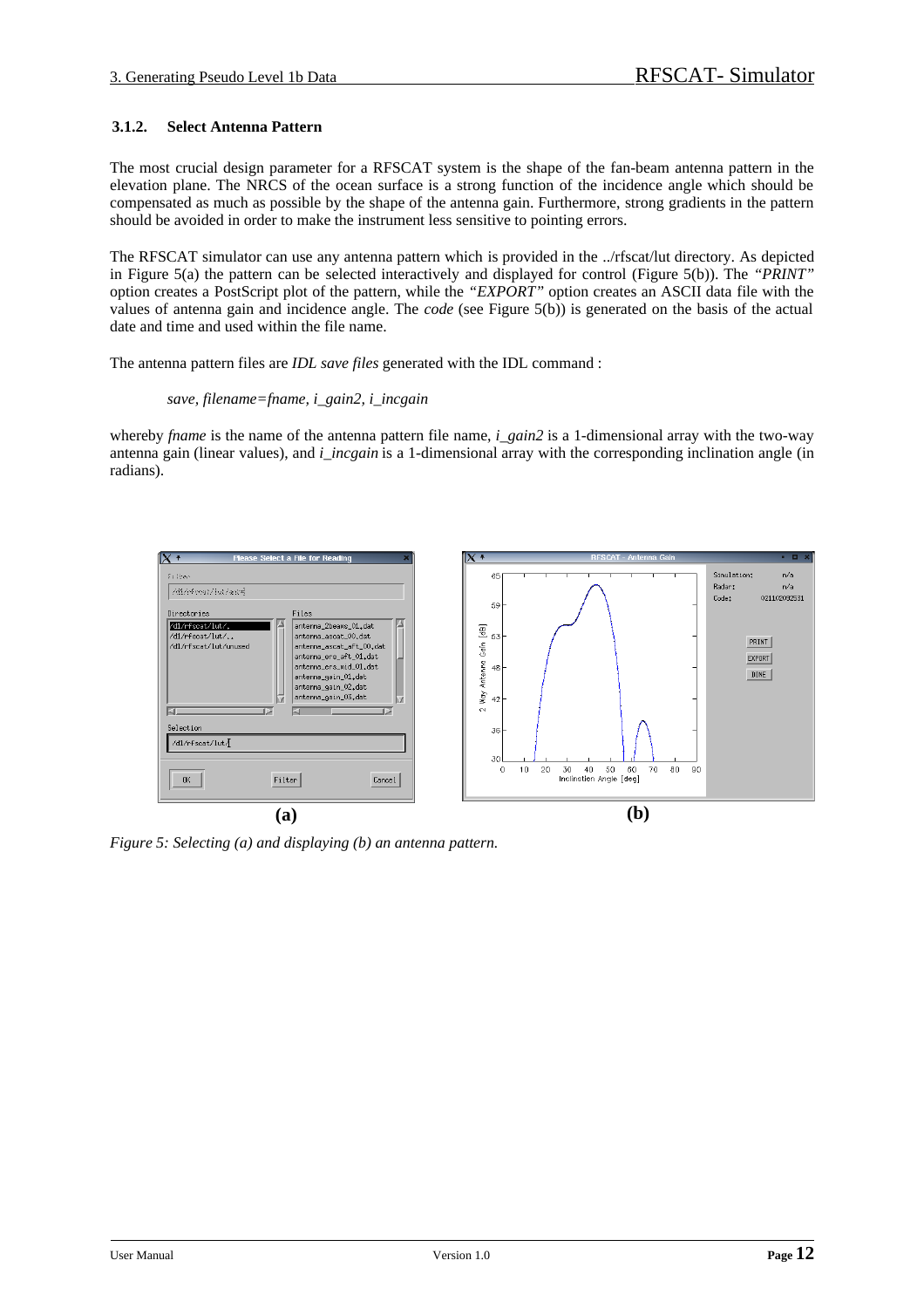#### *3.1.3. Select Processing Parameters*

When selecting the processing parameters (see Figure 6) one has to be careful because they are not necessarily independent from each other and from the desired orbit. The signal travel time at near swath (time between Tx and Rx) will depend on the antenna pattern (smallest inclination angle) and orbit height. Also swath width and duration of the receiver window will depend on antenna pattern and orbit height. The resolution cannot be smaller than the one defined by the measurement geometry and the *antenna beamwidth in azimuth* of the instrument parameters (see Figure 4).

In order to reduce the computational effort two simulation parameters are included (see Figure 6) which skip the computations of range bins and pulses, respectively. As shown in the Task-3b Report for values up to 20 for both parameters no significant impact in the quality of the simulation was observed but a considerable gain in computation time.

|                                                                                                                                                    | <b>Select Processing Parameters:</b> |  |  |  |  |
|----------------------------------------------------------------------------------------------------------------------------------------------------|--------------------------------------|--|--|--|--|
| This menu allows to control processing parameters<br>If the window does not close with the OK-button at least<br>one parameter was set incorrectly |                                      |  |  |  |  |
| Time between Tx and Rx [msec]:                                                                                                                     | 5.40001                              |  |  |  |  |
| Rec. Window [msec]:                                                                                                                                | 1.92630                              |  |  |  |  |
| Resolution [km]:                                                                                                                                   | 50,0000                              |  |  |  |  |
| Swath Width [km]:                                                                                                                                  | 1500.00                              |  |  |  |  |
| Width of spatial filter [* Resolution]:                                                                                                            | 1.00000                              |  |  |  |  |
| Max time diff per view [s]:                                                                                                                        | ř <sub>1.19999</sub>                 |  |  |  |  |
| Bandwidth Noise [ MHz]:                                                                                                                            | 65,1000                              |  |  |  |  |
| No. Noise Windows:                                                                                                                                 | 5                                    |  |  |  |  |
| Simulation Parameters                                                                                                                              |                                      |  |  |  |  |
| No. of Max Views:                                                                                                                                  | 20                                   |  |  |  |  |
| Range Skip Factor (10):                                                                                                                            | ĬΟ                                   |  |  |  |  |
| Pulse Skip Factor (3):                                                                                                                             | 3                                    |  |  |  |  |
|                                                                                                                                                    |                                      |  |  |  |  |
| CANCEL                                                                                                                                             | 0K                                   |  |  |  |  |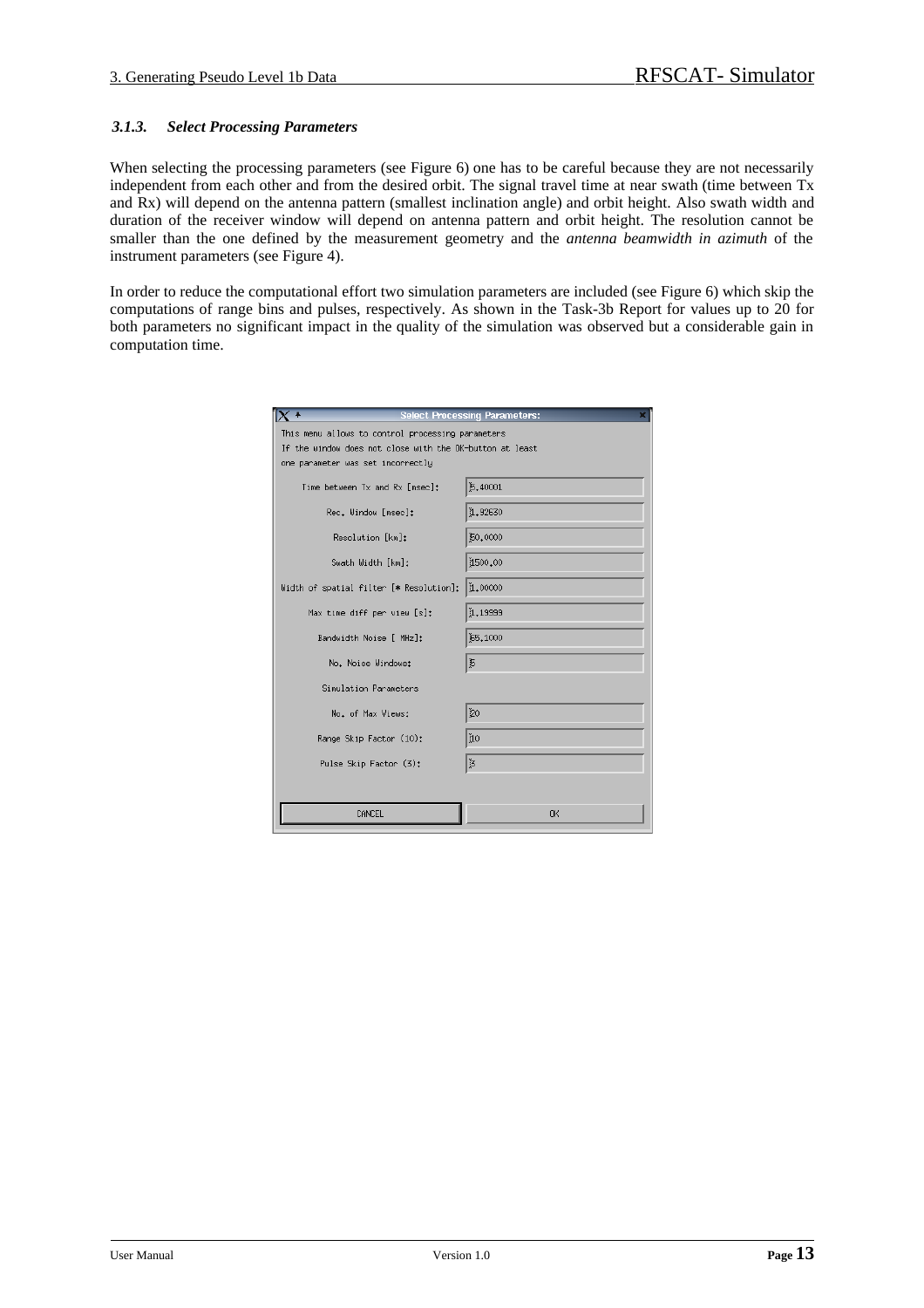# **3.2. Defining the Orbit**

The measurement geometry is very important for the performance of a RFSCAT system as described in the Task 3-b Report. From Figure 8 it can be seen that the RFSCAT simulator allows to define any orbit. Setting the duration of one revolution to 1 sec will force the simulator to compute *pseudo level 1b* data for exactly 1 orbit.

| $   \times$<br>' SIMULATOR - Version 1.0 beta<br>RESCAT                                                                                                                                                                                                                                       |                                                                                                   |                                                                                                                |                                                                                          |                                                                             |  |  |  |
|-----------------------------------------------------------------------------------------------------------------------------------------------------------------------------------------------------------------------------------------------------------------------------------------------|---------------------------------------------------------------------------------------------------|----------------------------------------------------------------------------------------------------------------|------------------------------------------------------------------------------------------|-----------------------------------------------------------------------------|--|--|--|
| File<br>Radar System                                                                                                                                                                                                                                                                          | Orbit<br>Atmosphere                                                                               | Wind Retrieval                                                                                                 | Info                                                                                     | Help                                                                        |  |  |  |
|                                                                                                                                                                                                                                                                                               | Change Orbit Parameters                                                                           |                                                                                                                |                                                                                          |                                                                             |  |  |  |
| <b>SCATTEROMETER</b><br><b>WIND FIELD</b><br>Reference system<br>n/a<br>Instrument ID:<br>Uind Statistics:<br>n/a<br>← Geographical<br>Number of Cells: 80000<br>Radar Bands:<br>n/a<br>$\sim$ Satellite Heading<br>r/a<br>Figure of Merit:<br>Polarisations:<br>0.0000<br>Resolution:<br>n/a |                                                                                                   |                                                                                                                |                                                                                          |                                                                             |  |  |  |
| X-Axis                                                                                                                                                                                                                                                                                        |                                                                                                   | Y-Axis                                                                                                         | Set Ranges                                                                               | Output                                                                      |  |  |  |
| ← Reference<br>← Wind Speed<br>$\sim$ Rank 1<br>Uind Direction<br>$\diamond$ Rank 2<br>$\Diamond$ U-Component<br>$\diamond$ Rank 3<br>↓ V-Component<br>$\sim$ Rank 4<br>Mode Number                                                                                                           | $\Diamond$ Reference<br>$\triangle$ Rank 1<br>$\diamond$ Rank 2<br>$\sim$ Rank 3<br>$\sim$ Rank 4 | ◆ Wind Speed<br>Uind Direction<br>↓ U-Component<br>↓ V-Component<br>$\sim$ Distance to Cone<br>$\Diamond$ Hore | ← None<br>Uind Speed<br>Uind Direction<br>↓ U-Component<br>↓ V-Component<br>$\vee$ Nodes | Scatterplot<br>PDF-Isolines<br>Quality per Node<br>Figure of Merit<br>Reset |  |  |  |

*Figure 7: Main RFSCAT simulator window with the "Orbit" menu.*

| $($ +<br><b>Select Orbit Parameters:</b>                 |           |  |  |  |  |
|----------------------------------------------------------|-----------|--|--|--|--|
| Set Duration to 1 for simulating one entire orbit        |           |  |  |  |  |
| If the window does not close with the OK-button at least |           |  |  |  |  |
| one parameter was set incorrectly                        |           |  |  |  |  |
| Orbit Height [km]:                                       | 725,000   |  |  |  |  |
| Duration [sec] (1=one orbit) :                           | 5950.01   |  |  |  |  |
| Inclination [deg]:                                       | 98,2942   |  |  |  |  |
| Sun Synchronous [0/1]:                                   | Ľ         |  |  |  |  |
| Eccentricity:                                            | 0.00000   |  |  |  |  |
| True Anomaly [rad]:                                      | 0.00000   |  |  |  |  |
| Right Ascension of Ascending Node [rad]:                 | 0.00000   |  |  |  |  |
| Argument of Perigee [rad]:                               | 0.00000   |  |  |  |  |
|                                                          |           |  |  |  |  |
| CANCEL                                                   | <b>OK</b> |  |  |  |  |

*Figure 8: Selecting orbit parameters.*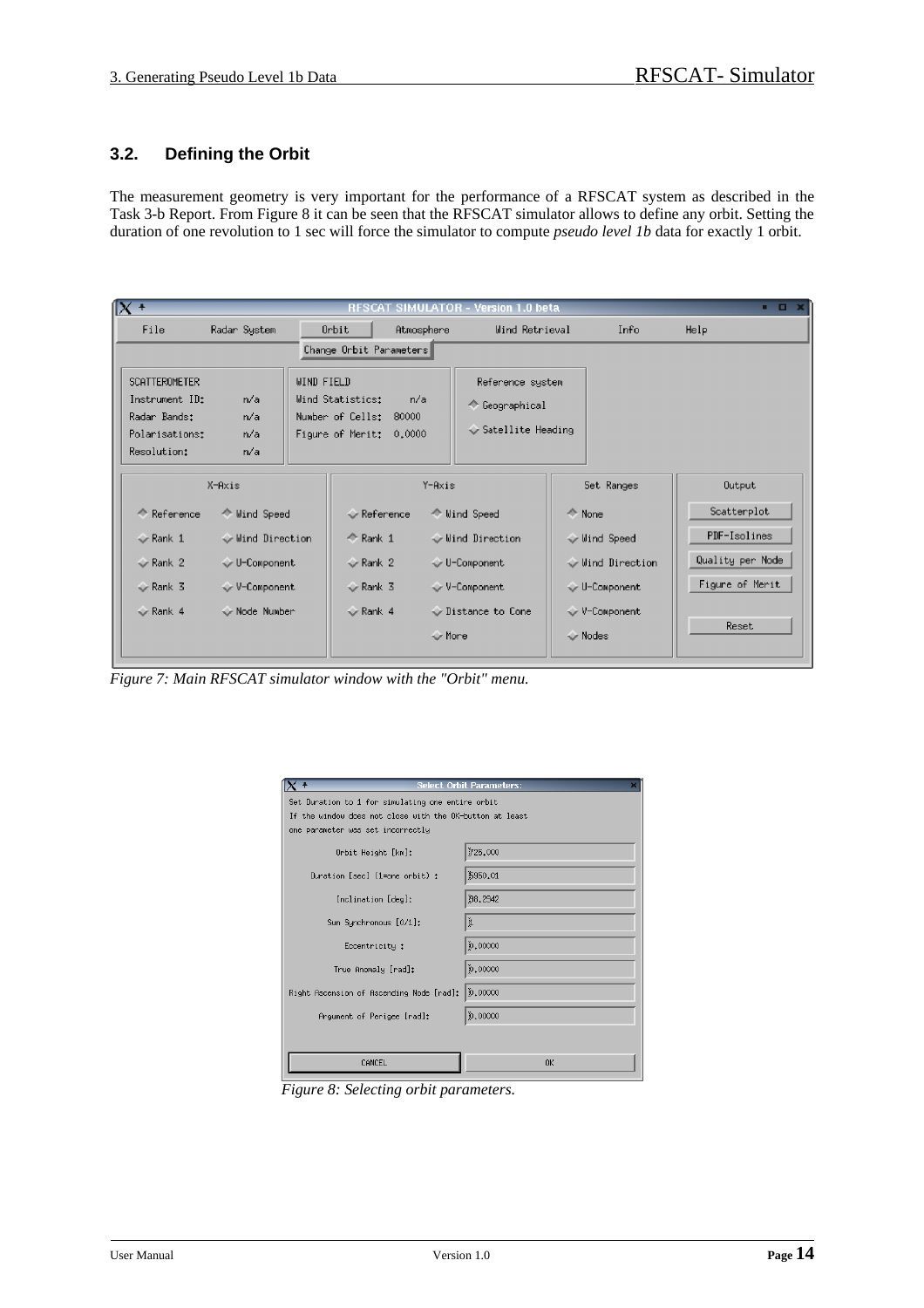# **3.3. Defining Atmospheric Conditions**

For an in-depth comparison of systems operating at different radar bands, the atmospheric influence on the microwave radiation can be considered as well. Figure 10 depicts the respective parameters for atmospheric and rain loss.

| $\mathbb{I}$ X +<br>$   \times$<br>SIMULATOR - Version 1.0 beta<br><b>RESCAT</b>                                                                                                                                                                                                      |                                                                             |                                     |                                                                                                       |                                                                                              |                                                                             |  |  |
|---------------------------------------------------------------------------------------------------------------------------------------------------------------------------------------------------------------------------------------------------------------------------------------|-----------------------------------------------------------------------------|-------------------------------------|-------------------------------------------------------------------------------------------------------|----------------------------------------------------------------------------------------------|-----------------------------------------------------------------------------|--|--|
| File<br>Radar System                                                                                                                                                                                                                                                                  | Orbit                                                                       | Atmosphere                          | Wind Retrieval                                                                                        | Info                                                                                         | Help.                                                                       |  |  |
|                                                                                                                                                                                                                                                                                       | Change Atmospheric Conditions                                               |                                     |                                                                                                       |                                                                                              |                                                                             |  |  |
| WIND FIELD<br><b>SCATTEROMETER</b><br>Reference system<br>n/a<br>Instrument ID:<br>Wind Statistics:<br>n/a<br>← Geographical<br>Number of Cells: 80000<br>n/a<br>Radar Bands:<br>$\sim$ Satellite Heading<br>n/al<br>Figure of Merit: 0,0000<br>Polarisations:<br>Resolution:<br>n/al |                                                                             |                                     |                                                                                                       |                                                                                              |                                                                             |  |  |
| X-Axis<br>Y-Axis<br>Set Ranges                                                                                                                                                                                                                                                        |                                                                             |                                     |                                                                                                       | Output                                                                                       |                                                                             |  |  |
| ← Reference<br>← Wind Speed<br>$\diamond$ Rank 1<br>Uind Direction<br>$\sim$ Rank 2<br>$\vee$ U-Component<br>$\sim$ Rank 3<br>V-Component<br>Node Number<br>$\sim$ Rank 4                                                                                                             | $\Leftrightarrow$ Rank 1<br>$\sim$ Rank 2<br>$\sim$ Rank 3<br>$\sim$ Rank 4 | $\sim$ Reference<br>$\Diamond$ More | ← Wind Speed<br>Uind Direction<br>$\vee$ U-Component<br>$\vee$ V-Component<br>$\sim$ Distance to Cone | ← None<br>Uind Speed<br>Uind Direction<br>↓ U-Component<br>√ V-Component<br>$\Diamond$ Nodes | Scatterplot<br>PDF-Isolines<br>Quality per Node<br>Figure of Merit<br>Reset |  |  |

*Figure 9: Main RFSCAT simulator window with the "Atmosphere" menu.*

| <b>Change Atmospheric Conditions:</b>                    |         |  |  |  |  |  |  |
|----------------------------------------------------------|---------|--|--|--|--|--|--|
| This menu allows to control atmospheric effects          |         |  |  |  |  |  |  |
| If the window does not close with the OK-button at least |         |  |  |  |  |  |  |
| one parameter was set incorrectly                        |         |  |  |  |  |  |  |
| Atmospheric Loss per km :   0.01000                      |         |  |  |  |  |  |  |
| Rain Loss per km :                                       | 0.09400 |  |  |  |  |  |  |
| Atmospheric Height [km] :                                | 12.5000 |  |  |  |  |  |  |
|                                                          |         |  |  |  |  |  |  |
| Rain Height [km] :                                       | 0.00000 |  |  |  |  |  |  |
|                                                          |         |  |  |  |  |  |  |
| OΚ<br>CANCEL.                                            |         |  |  |  |  |  |  |
|                                                          |         |  |  |  |  |  |  |

*Figure 10: Menu for the atmospheric conditions.*

Ľ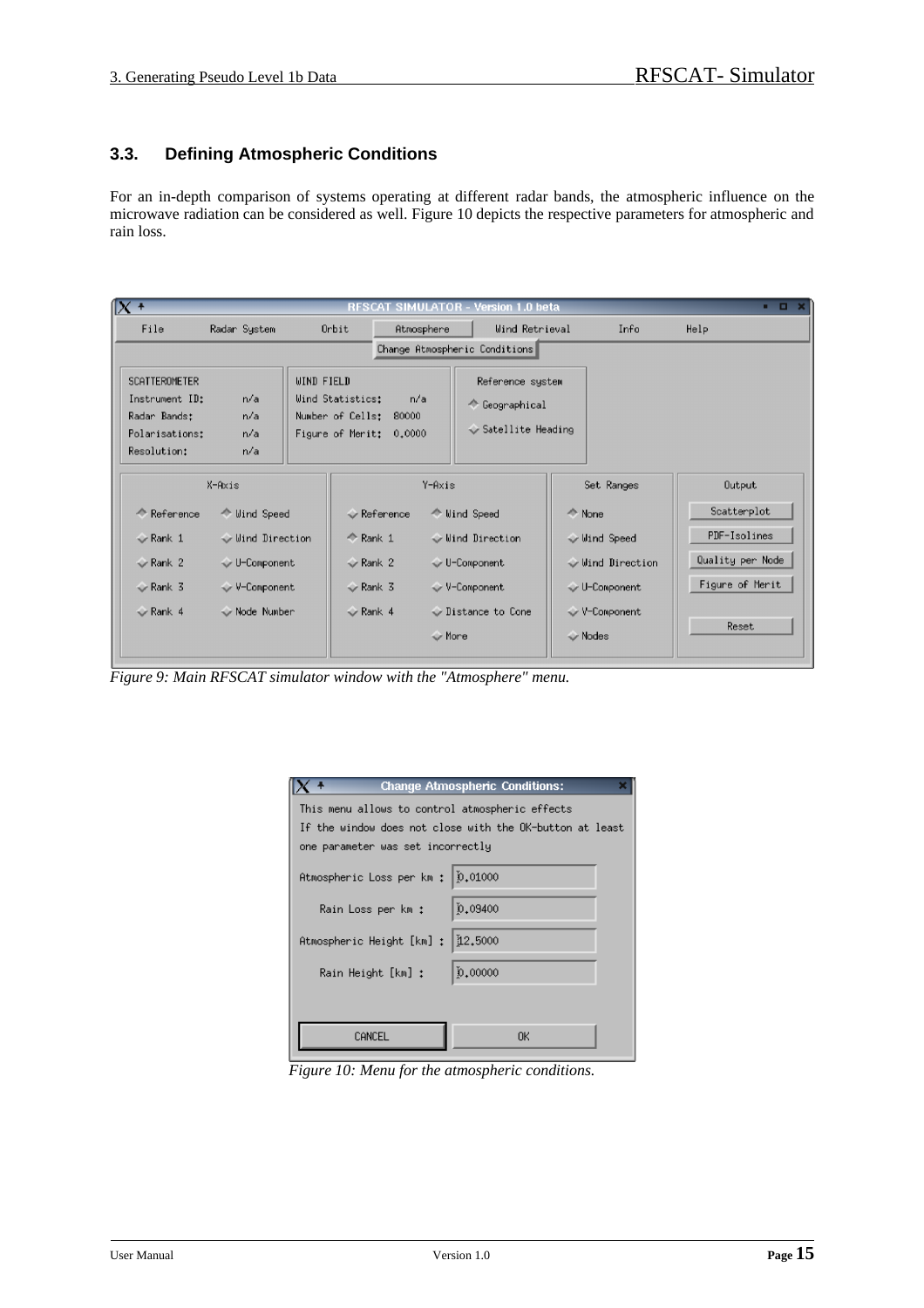# **4. Wind Retrieval**

Three tasks are performed within the wind retrieval module of the RFSCAT simulator:

- 1. Level 1b NRCS data are computed from the pseudo level 1b data using the measurement geometry, a reference wind field, and a GMF.
- 2. Geophysical and measurement noise is added to the NRCS data.
- 3. Wind vectors are retrieved from the simulated NRCS data based on the measurement geometry and GMF. Furthermore, if required, several radar channels are combined in the retrieval.

Therefore, the *"Wind Retrieval"* menu has options for generating a reference wind field, for combining several pseudo level 1b data files with one reference wind field, and to start the retrieval. These options can be seen in Figure 11.

| $\mathbb{I}$ $\times$ +                                                                                             | <b>RESCAT</b><br><b>SIMULATOR</b>                                                                 | Version 1.0 beta                                       |                                                                                                                       | .                |
|---------------------------------------------------------------------------------------------------------------------|---------------------------------------------------------------------------------------------------|--------------------------------------------------------|-----------------------------------------------------------------------------------------------------------------------|------------------|
| File<br>Radar System                                                                                                | Atmosphere<br>Orbit                                                                               | Wind Retrieval                                         | Info                                                                                                                  | Help             |
|                                                                                                                     |                                                                                                   | Open Retrieved Wind Field<br>Generate Input Wind Field |                                                                                                                       |                  |
| <b>SCATTEROMETER</b><br>Instrument ID:<br>n/a<br>Radar Bands:<br>n/a<br>Polarisations:<br>n/a<br>Resolution:<br>n/a | <b>WIND FIELD</b><br>Uind Statistics:<br>n/a<br>Number of Cells: 80000<br>Figure of Merit: 0.0000 | Select Input Wind Field                                | 4 Select First Pseudo Level 1b Input<br>Select Second Pseudo Level 1b Input (optional)<br>Start Wind Retrieval Module |                  |
| X-Axis                                                                                                              | Y-Axis                                                                                            |                                                        | Set Ranges                                                                                                            | Output           |
| ← Reference<br>← Wind Speed                                                                                         | $\Diamond$ Reference                                                                              | ← Wind Speed                                           | ← None                                                                                                                | Scatterplot      |
| Uind Direction<br>$\sim$ Rank 1                                                                                     | $\triangle$ Rank 1                                                                                | Uind Direction                                         | ↓ Wind Speed                                                                                                          | PDF-Isolines     |
| $\triangleright$ Rank 2<br>$\Diamond$ U-Component                                                                   | $\sim$ Rank 2                                                                                     | $\Diamond$ U-Component                                 | Uind Direction                                                                                                        | Quality per Node |
| $\triangledown$ Rank 3<br>$\vee$ V-Component                                                                        | $\sim$ Rank 3                                                                                     | V-Component                                            | $\Diamond$ U-Component                                                                                                | Figure of Merit  |
| $\sim$ Rank 4<br>$\sim$ Node Number                                                                                 | $\sim$ Rank 4<br>← More                                                                           | $\sqrt{}$ Distance to Cone                             | V-Component<br>Modes                                                                                                  | Reset            |

*Figure 11: Starting the wind retrieval sub-menu*

The menu point *"Open Retrieved Wind Field"* has the same function as under the *"File"* menu and opens an retrieved wind field for further analysis. Further details are given in Section 5 Analysis.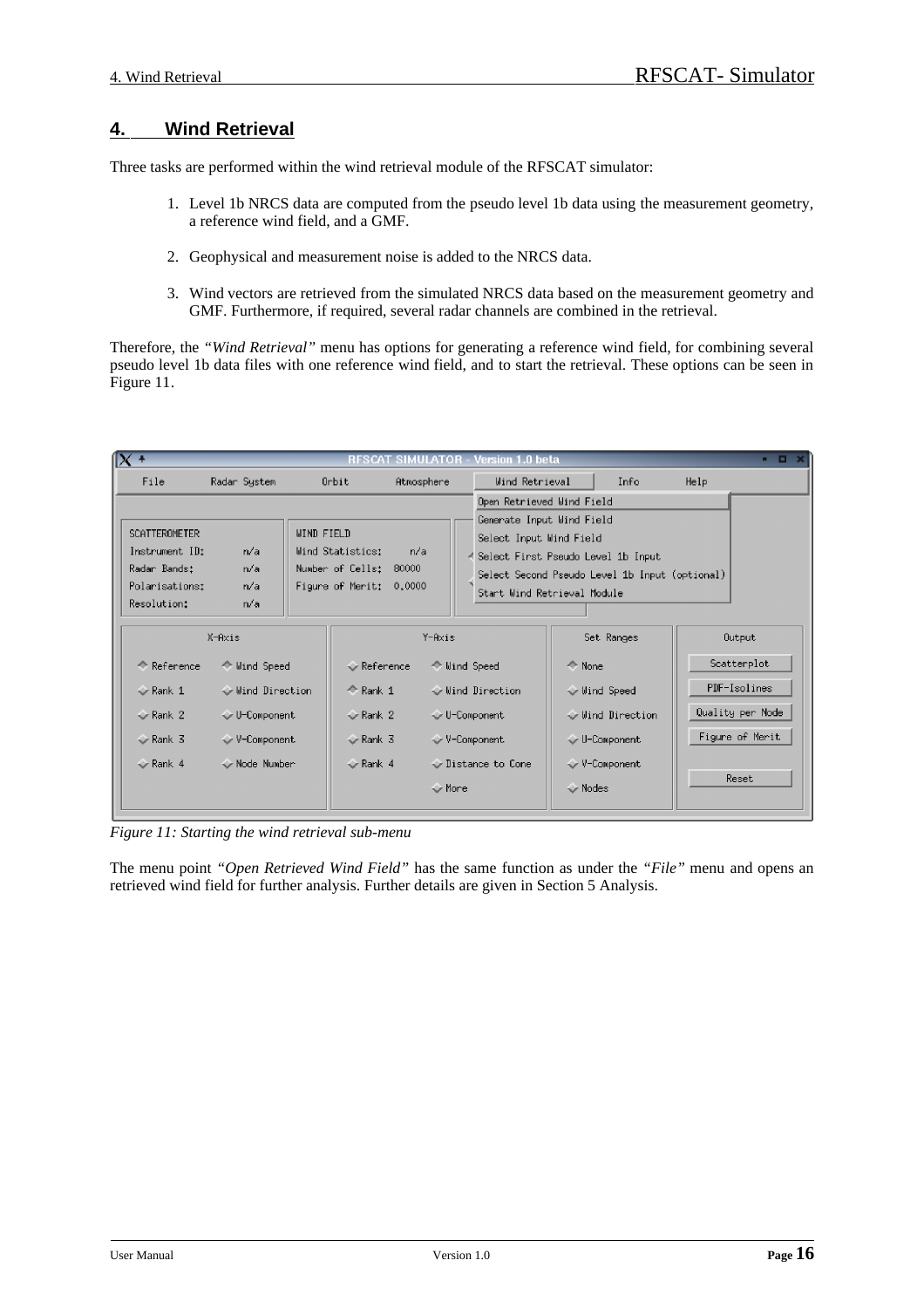# **4.1. Generating a Reference Wind Field**

The menu point *"Generate Input Wind Field"* allows to create a reference wind field with a defined statistics. The u- and v-components of the wind field as well as the wind speed can be normally or uniformly distributed with a given mean (only for normal distribution) and a given width. If a wind speed distribution is being selected the wind direction is uniformly distributed. In the case of standard simulations of one orbit with 1500 km or 1800 km swath width and resolutions of 50 km and 25 km the number of cells is set automatically. However, the number of wind vectors to be used in the retrieval can be set manually as well. The reference wind field will be stored under the given filename in the directory ../rfscat/wind (see Figure 12).

|                                                                                 | <b>Generate a Reference Wind Field:</b><br>× |                  |                   |  |  |  |
|---------------------------------------------------------------------------------|----------------------------------------------|------------------|-------------------|--|--|--|
|                                                                                 | Define and generate a reference wind field   |                  |                   |  |  |  |
|                                                                                 |                                              |                  |                   |  |  |  |
| Please check your selection if this window<br>does not close with the OK-button |                                              |                  |                   |  |  |  |
|                                                                                 |                                              |                  |                   |  |  |  |
| Distributions                                                                   |                                              | Swath Width      | Resolution        |  |  |  |
| ◆ Normal of Components                                                          |                                              | <b>← 1500 km</b> | $\triangle$ 50 km |  |  |  |
| $\sim$ Normal of Wind Speed                                                     |                                              | $\sim$ 1800 km   | $\sim$ 25 km      |  |  |  |
| Uniform of Components                                                           |                                              |                  |                   |  |  |  |
| Uniform of Wind Speed                                                           |                                              |                  |                   |  |  |  |
| Mean [m/s] :                                                                    | Ď.0                                          |                  |                   |  |  |  |
| Width [m/s] :                                                                   | 5.5                                          |                  |                   |  |  |  |
|                                                                                 |                                              |                  |                   |  |  |  |
| Number of Cells :                                                               | 25048                                        |                  |                   |  |  |  |
| Reference_Wind<br>File Name:                                                    |                                              |                  |                   |  |  |  |
|                                                                                 |                                              |                  |                   |  |  |  |
|                                                                                 |                                              |                  |                   |  |  |  |
| CANCEL<br>ΩK                                                                    |                                              |                  |                   |  |  |  |

*Figure 12: Defining the statistics of the reference wind field.*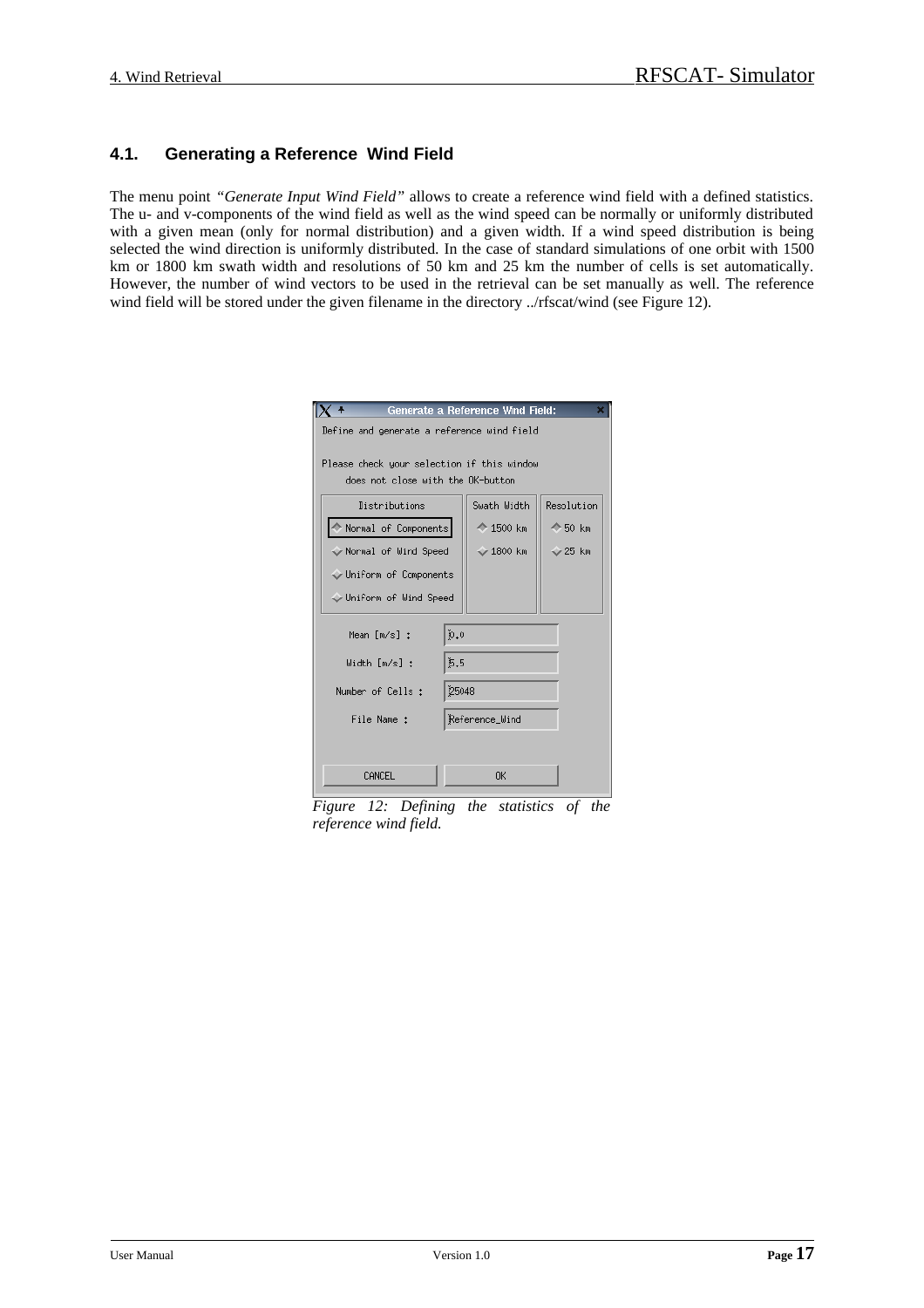# **4.2. Selecting a Reference Wind Field**

Before starting the wind retrieval a reference wind field must be selected. The menu point *"Select Input Wind Field"* in Figure 11 opens a file selection window as depicted in Figure 13.

|                                                            | <b>Please Select a File for Reading</b> |                                  |        |
|------------------------------------------------------------|-----------------------------------------|----------------------------------|--------|
| Filter<br>/di/efecat/emd/*.eei                             |                                         |                                  |        |
| Directories<br>/d1/rfscat/wind/.<br>/d1/rfscat/wind/<br>шI | œ                                       | Files<br>CV_a04_10_n55h.rwi<br>ы | T B    |
| Selection<br>/d1/rfscat/wind/                              |                                         |                                  |        |
| 0K                                                         | Filter                                  |                                  | Cancel |

*Figure 13: File selection menu for the reference wind field.*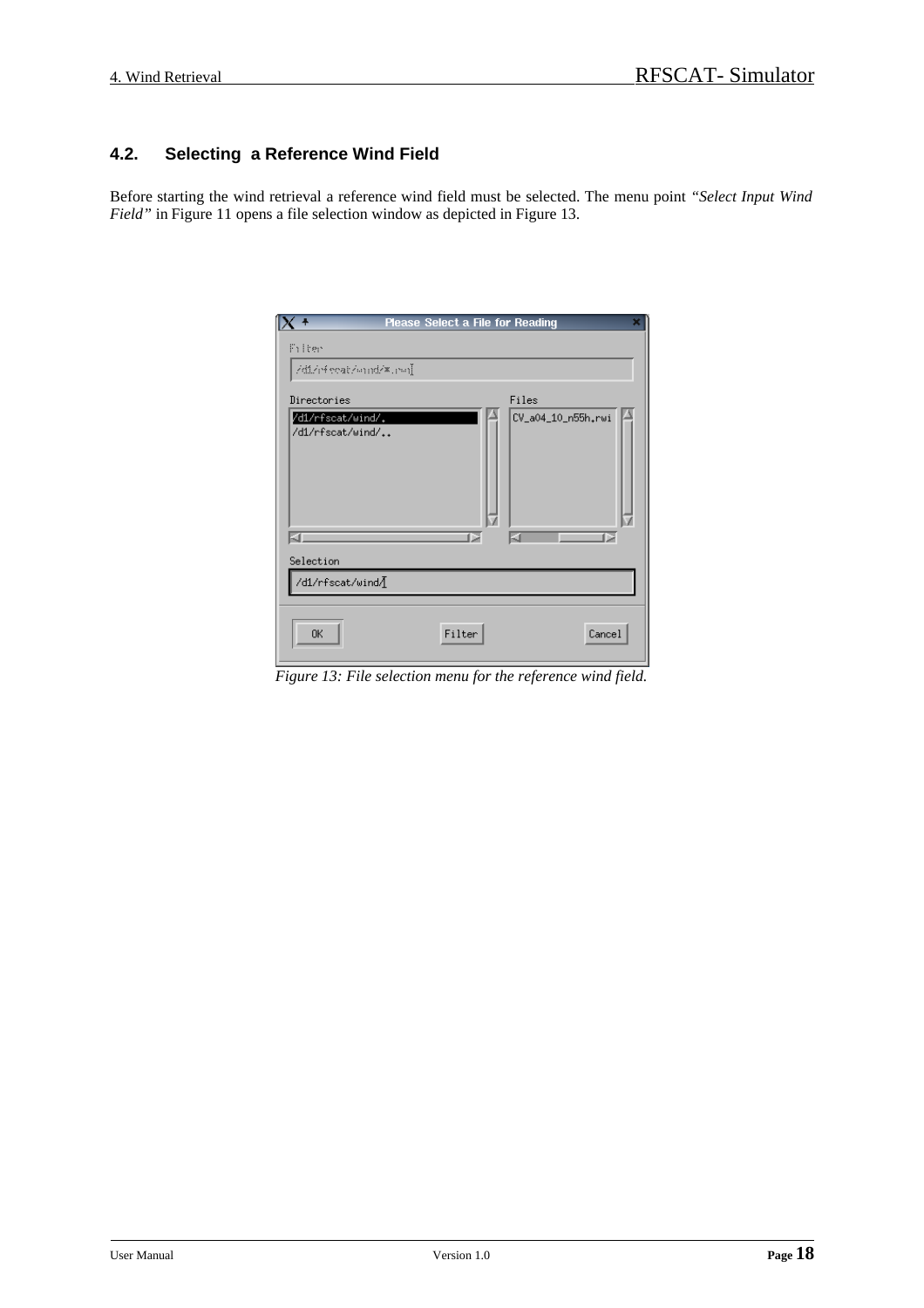# **4.3. Selecting Pseudo Level 1b Data**

Before starting the wind retrieval at least one *pseudo level 1b* dataset must be selected. The menu point *"Select First Pseudo Level 1b Input*" in Figure 11 opens a file selection window as depicted in Figure 14. Up to three radar channels (*pseudo level 1b* datasets) can be combined in the current version of the RFSCAT simulator, via the menu points *"Select Second Pseudo Level 1b Input"* and *"Select Third Pseudo Level 1b Input"*.

|                                                                  | <b>Please Select a File for Reading</b> |                             |
|------------------------------------------------------------------|-----------------------------------------|-----------------------------|
| Filter<br>7di7r4 veat7=md7*.r=nl                                 |                                         |                             |
| Directories<br>/d1/rfscat/wind/ <sub>+</sub><br>/d1/rfscat/wind/ |                                         | Files<br>CV_a04_10_n55h.rwi |
|                                                                  |                                         |                             |
| КI<br>Selection<br>/d1/rfscat/wind/                              | œ                                       | ß<br>БJ                     |
| 0K                                                               | Filter                                  | Cancel                      |

*Figure 14: File selection menu for pseudo level 1b data.*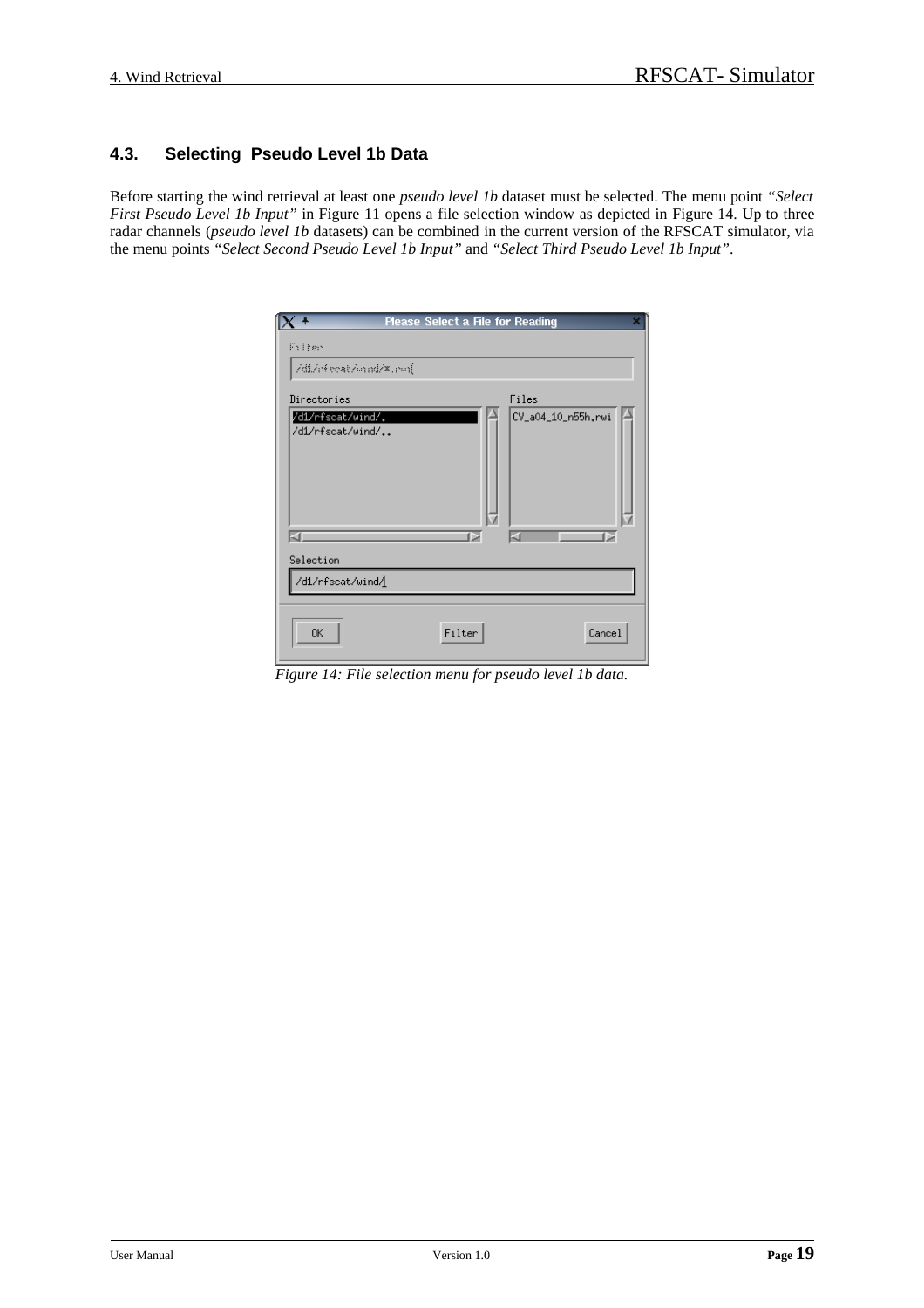# **4.4. Starting the Wind Retrieval**

Before starting the wind retrieval via the menu point *"Start Wind Retrieval Module"* (see Figure 11) make sure that a reference wind field and at least one pseudo level 1b data file was selected, otherwise an error message will remind you.

The wind retrieval module is written in FORTRAN and called externally by the GUI. Consequently all messages issued by this module will show-up in the terminal window from which IDL and the RFSCAT simulator were started and will not be displayed in pop-up windows like messages from the GUI.

The wind retrieval is a considerable computational effort, thus allow several minutes time for retrieving an entire orbit. The progress of the retrieval can be followed by the messages issued from the module in the main IDL terminal window.

The resulting data will be stored in the respective *.rwi* file for further analysis (see Section 2.4 File Names for details).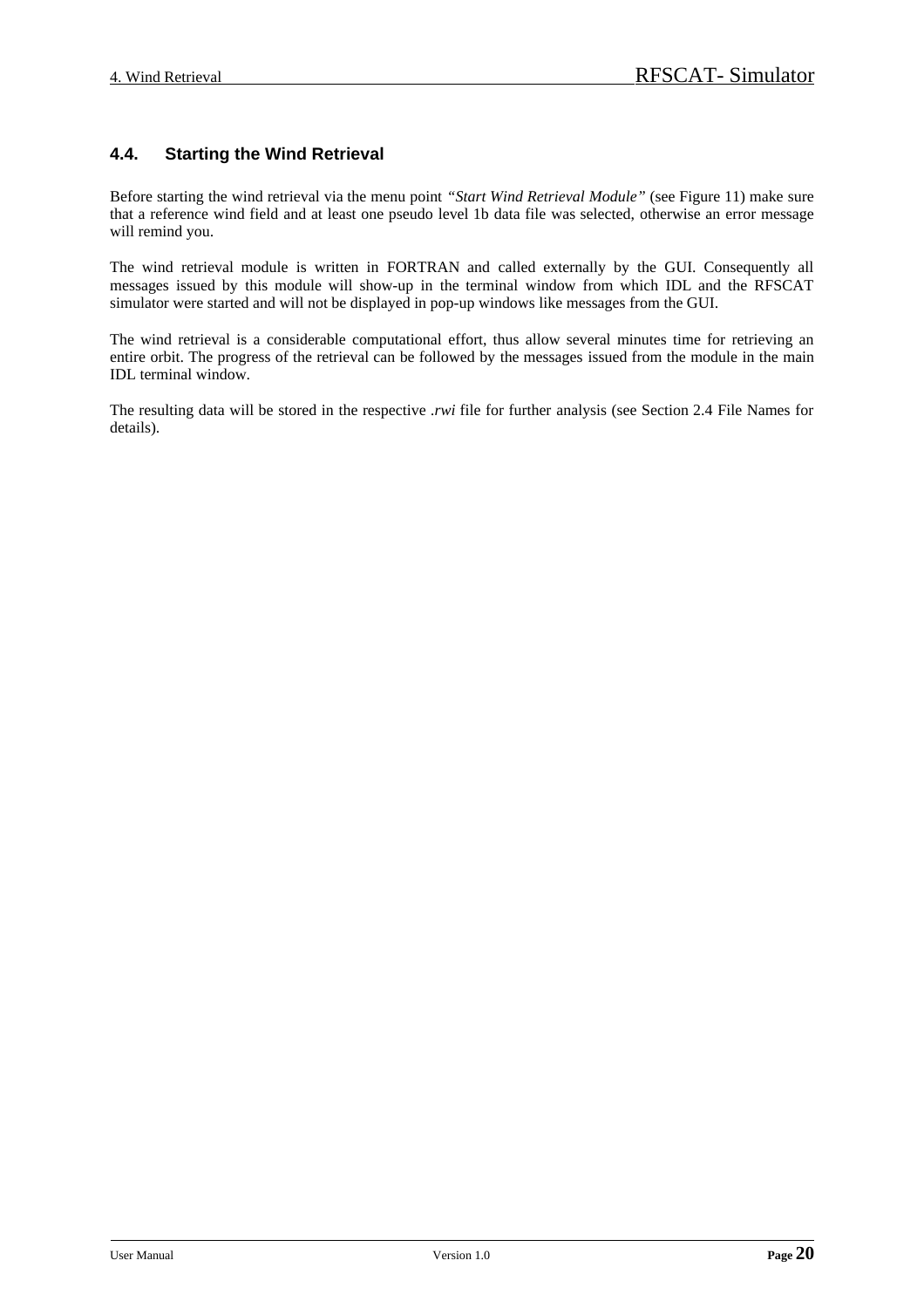# **5. Analysis**

The third component of the RFSCAT simulator is the analysis tool. A retrieved wind field can be loaded via the *"Open Retrieved Wind Field"* menu point in the *"File"* menu (see Figure 15). This opens a file selection menu as depicted in Figure 16.

| $\sqrt{X}$<br>$   \times$<br>SIMULATOR - Version 1.0 beta<br>RESCAT                                                                                                                                                  |                                                                                               |                 |                                                                                                           |                                                                                            |                                                                             |  |
|----------------------------------------------------------------------------------------------------------------------------------------------------------------------------------------------------------------------|-----------------------------------------------------------------------------------------------|-----------------|-----------------------------------------------------------------------------------------------------------|--------------------------------------------------------------------------------------------|-----------------------------------------------------------------------------|--|
| File<br>Radar System                                                                                                                                                                                                 | Orbit                                                                                         | Atmosphere      | Wind Retrieval                                                                                            | Info                                                                                       | Help                                                                        |  |
| Open Retrieved Wind Field                                                                                                                                                                                            |                                                                                               |                 |                                                                                                           |                                                                                            |                                                                             |  |
| Open Antenna Pattern<br>Reload Instrument Parameter<br>Generate Pseudo L1b Product<br>Start Wind Retrieval Module<br>Exit<br><b>INCOULTRATION</b><br>मा ज                                                            | WIND FIELD<br>Wind Statistics:<br>Number of Cells: 80000<br>Figure of Merit: 0,0000           | n/a             | Reference system<br>← Geographical<br>$\leftrightarrow$ Satellite Heading                                 |                                                                                            |                                                                             |  |
| X-Axis                                                                                                                                                                                                               |                                                                                               | Y-Axis          |                                                                                                           | Set Ranges                                                                                 | Output                                                                      |  |
| $\Leftrightarrow$ Reference<br>← Wind Speed<br>Uind Direction<br>$\sim$ Rank 1<br>$\leftrightarrow$ Rank 2<br>$\sim$ U-Component<br><b>V</b> Rank 3<br><b>V-Component</b><br>Node Number<br>$\leftrightarrow$ Rank 4 | $\Diamond$ Reference<br>$\triangle$ Rank 1<br>$\sim$ Rank 2<br>$\sim$ Rank 3<br>$\sim$ Rank 4 | $\diamond$ More | ◆ Wind Speed<br>Uind Direction<br>$\Diamond$ U-Component<br>↓ V-Component<br>$\sqrt{\ }$ Distance to Cone | ← None<br>Uind Speed<br>← Wind Direction<br>↓ U-Component<br>↓ V-Component<br>$\sim$ Nodes | Scatterplot<br>PDF-Isolines<br>Quality per Node<br>Figure of Merit<br>Reset |  |

*Figure 15: Main RFSCAT simulator window with the "File" menu.*

|                                       | <b>Please Select a File for Reading</b> |        |                    |  |  |  |
|---------------------------------------|-----------------------------------------|--------|--------------------|--|--|--|
| Filter<br>7di/réceat/enni/*.ren]      |                                         |        |                    |  |  |  |
| Directories                           |                                         | Files  |                    |  |  |  |
| /d1/rfscat/wind/.<br>/d1/rfscat/wind/ |                                         |        | CV_a04_10_n55h.rwi |  |  |  |
| K.<br>Selection                       |                                         | ъ<br>Ы | 16                 |  |  |  |
| /d1/rfscat/wind/[                     |                                         |        |                    |  |  |  |
| 0K                                    |                                         | Filter | Cancel             |  |  |  |

*Figure 16: File selection menu for the retrieved wind field.*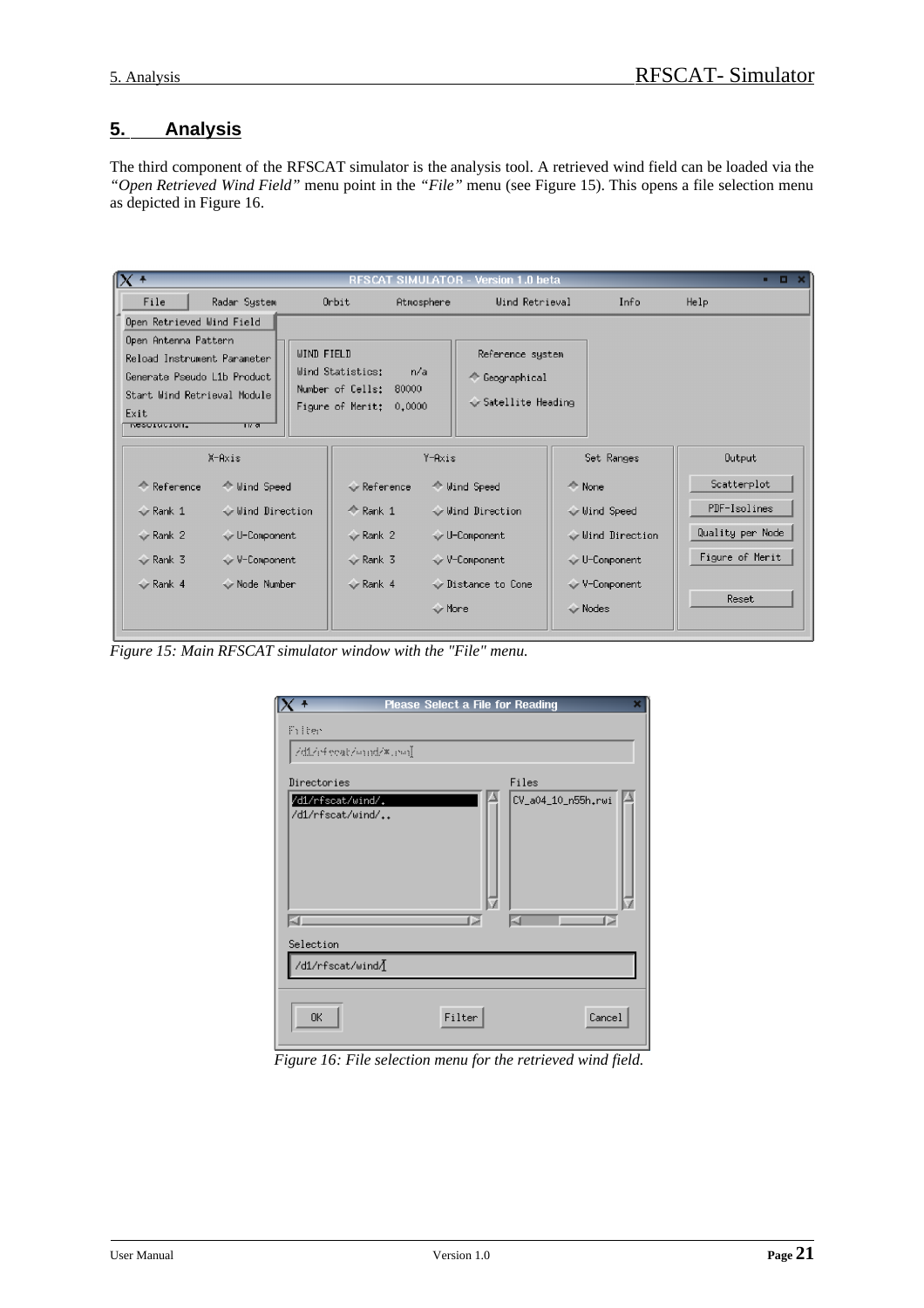# **5.1. Figure of Merit**

Details on the Figure of Merit (FoM) concept are given in the Task-3a and Task-3b Reports. The FoM is a measure of the quality of the wind retrieval. The output selection *"Figure of Merit"* starts a comprehensive computation of the retrieval performance as a function of node and finally of the FoM. The result displayed in the *WIND FIELD* box of the main RFSCAT simulator window (see Figure 15).

# **5.2. Obtain the Quality Index**

More detailed information is provided under the output-button *"Quality per Node"* which also provides the FoM, but additionally displays the performance of the the RFSCAT system as a function of node across the instrument swath as depicted in Figure 17. Herein the red line is the average performance and represents the FoM of this system.

The *"PRINT"* option creates a PostScript file of plot, while the *"EXPORT"* option creates an ASCII data file with the values of quality index and node number. The *code* (see Figure 17) is generated on the basis of the actual date and time and used within the file name.



*Figure 17: Display of the "Quality per Node".*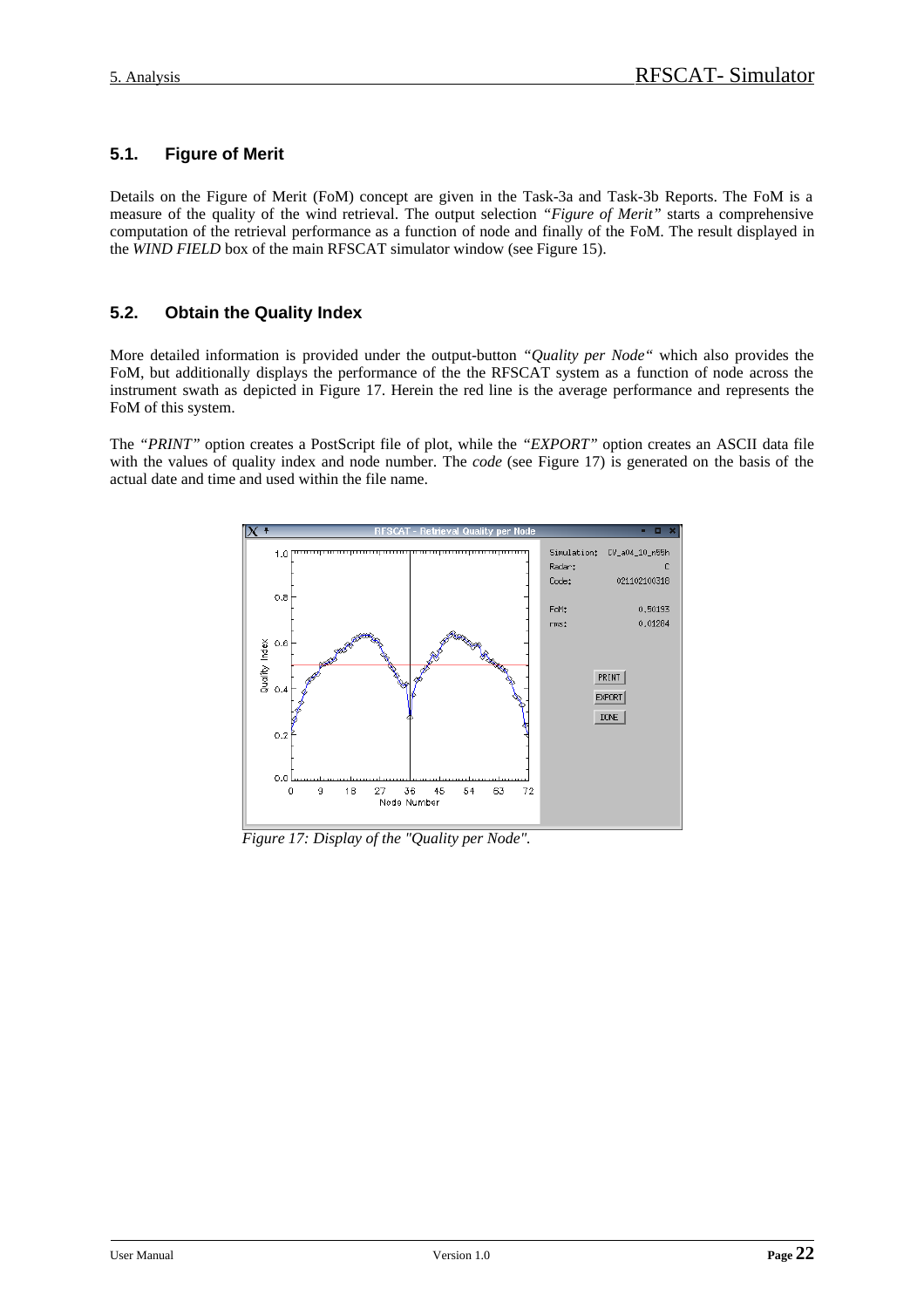# **5.3. Scatterplots**

The analysis tool allows to plot the data is various ways. For comparing two datasets scatterplots are widely used. Here the selection buttons on the main RFSCAT simulator window (see Figure 15) offer a wide range of possibilities for the X- and Y-axis.

The wind retrieval provides up to four solutions for the retrieved wind, which are ordered according to their probability from rank 1 to rank 4. Together with the reference wind field, five wind fields are at disposal from which wind speed, wind direction, or one of the wind vector components u or v can be selected.



*Figure 18: Examples for scatterplots.*

Different examples of scatterplots are depicted in Figure 18. By default a linear regression is computed through the data points and the respective parameters are given in the display window. The regression line can be switched on and off by the *"Regression"* button. Furthermore the data points can be connected by a line using the *"Add Curve"* button. This is recommended only when few data points are plotted like in Figure 18(d).

The *"PRINT"* option creates a PostScript plot of the scatterplot, while the *"EXPORT"* option creates an ASCII data file with the values pairs of the respective parameters. The *code* is generated on the basis of the actual date and time and used within the file name.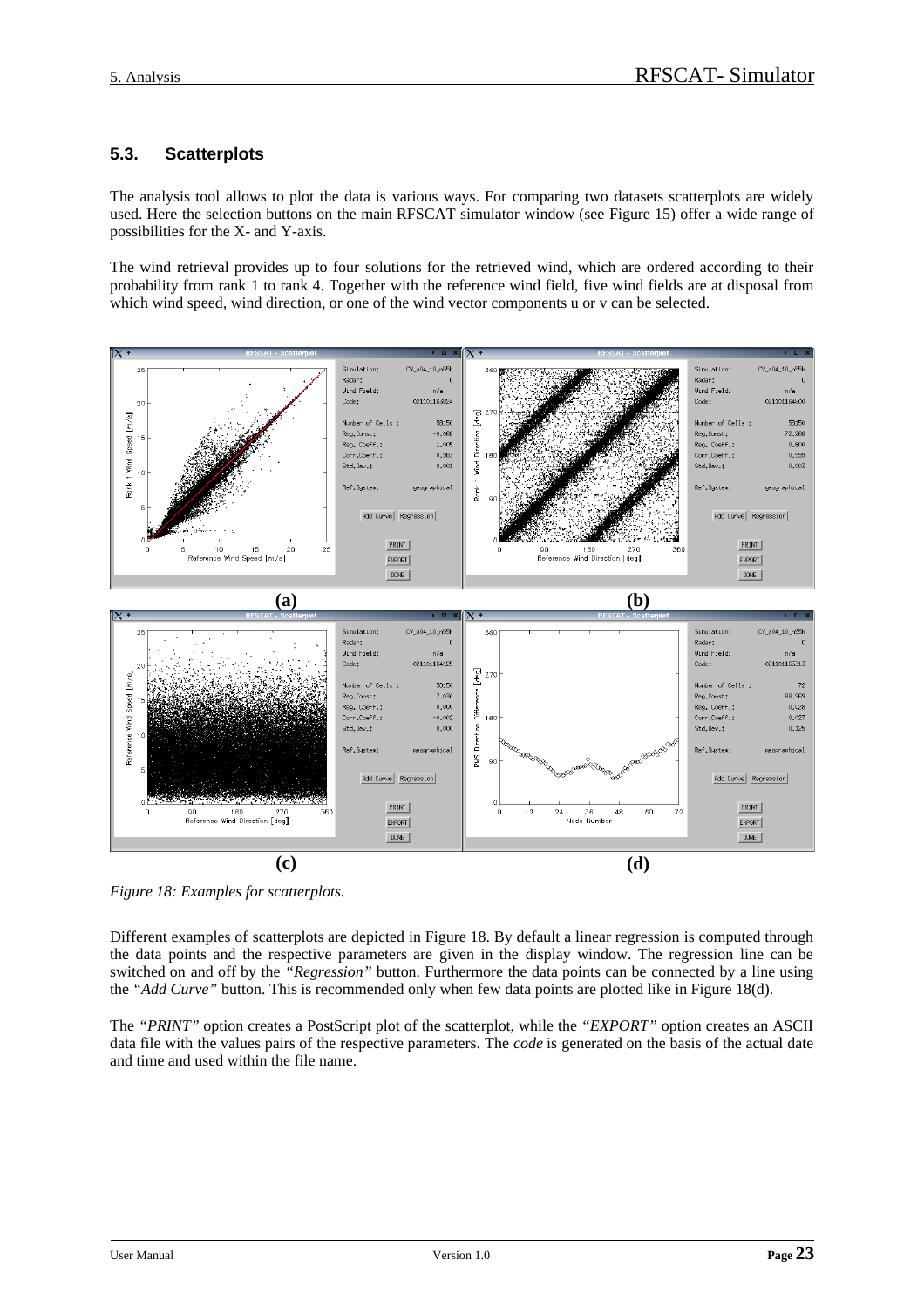# **5.4. PDF-Plots**

Scatterplots might be difficult to survey when too many data points are plotted on top of each other. Here their density distribution provides important information. Thus, all scatterplots can be displayed also as probability density functions (PDF) simply by toggling between the buttons *"Scatterplot"* and *"PDF-Isolines"* on the main window of the RFSCAT simulator.

Figure 19 depicts examples of PDF-displays. The *"PRINT"* option creates a PostScript plot of the scatterplot, while the *"EXPORT"* option creates an ASCII data file with the values pairs of the respective parameters. The *code* is generated on the basis of the actual date and time and used within the file name.



*Figure 19: Examples of PDF plots.*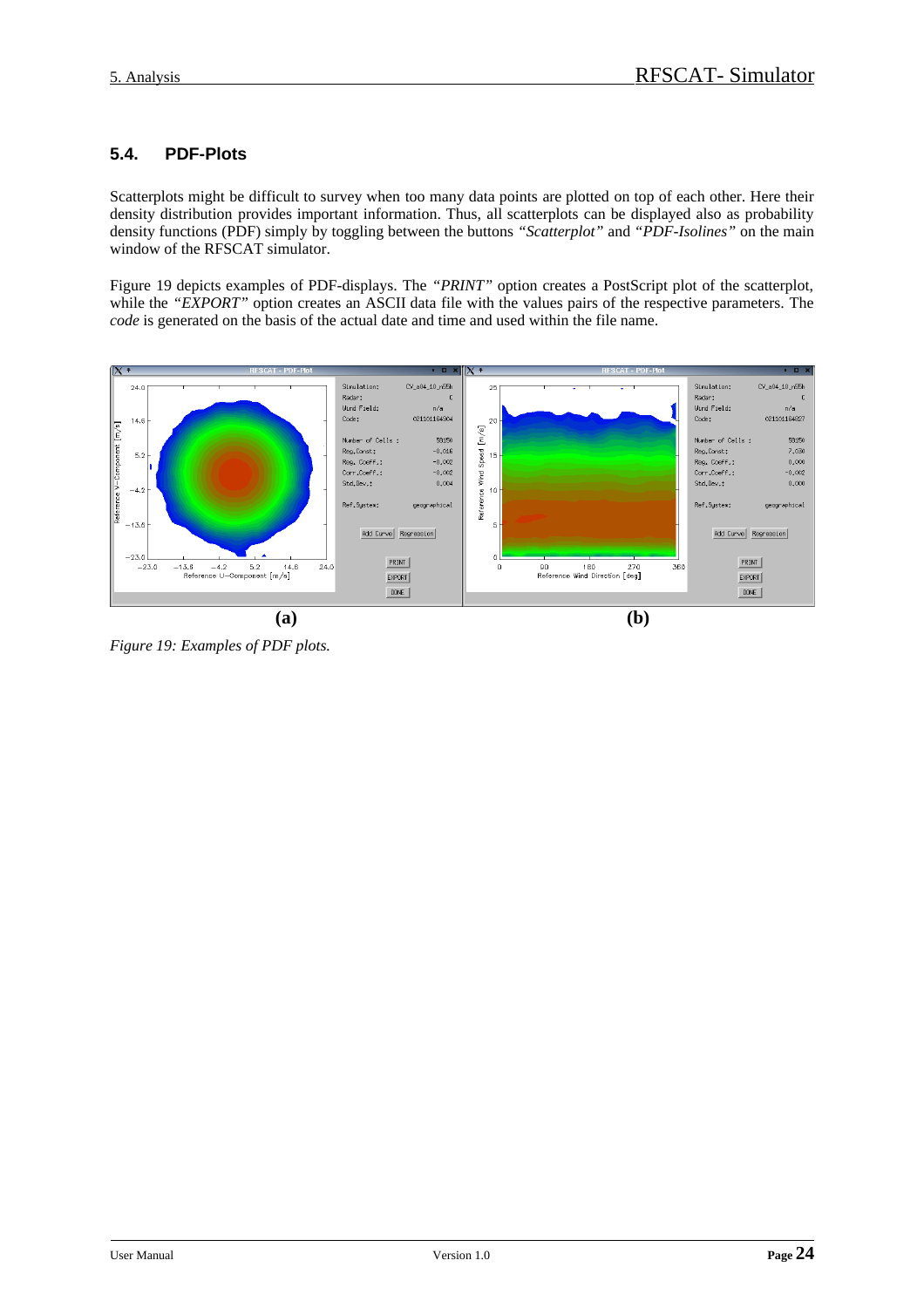# **5.5. Set Ranges**

For a even more detailed analysis it might necessary to restrict the evaluation to certain ranges of wind speed, wind direction, wind components, or node numbers. The *"Set Ranges"* tool on the main RFSCAT simulator window offers this possibility. The ranges can be selected individually in the respective *"Adjust"*-windows (see Figure 20), either by editing the number directly or by using the scroll-bar with the mouse. The selection *"None"* will reset all parameters to their default values, which are +/- 25 m/s for the u- and v-component, 0.0- 25.0 m/s for wind speed, 0-360 degrees for wind direction, and 0-72 for node number (corresponding to a 1800 km wide swath and 25 km resolution).

| $\mathsf{I}\mathsf{X}$ :<br><b>Adjust U-Component Range</b> |              | <b>Adjust V-Component Range</b> |  |              | <b>Adjust Wind Speed Range</b> |  |
|-------------------------------------------------------------|--------------|---------------------------------|--|--------------|--------------------------------|--|
| E25,00<br>125.00                                            | F25.00       | 125.00                          |  | П<br>0.00    | 125.00                         |  |
|                                                             |              |                                 |  |              |                                |  |
| Minimum<br>Maximum                                          | Minimum      | Maximum                         |  | Minimum      | Maximum                        |  |
| 0 <sub>K</sub><br>Cancel                                    | 0K<br>Cancel |                                 |  | 0K<br>Cancel |                                |  |

|         | <b>Adjust Wind Direction Range</b> |         | <b>Adjust Node Number Range</b> |
|---------|------------------------------------|---------|---------------------------------|
| 0.00    | 360.00                             | 0.00    | ∐72,00                          |
| Minimum | Maximum                            | Minimum | Maximum                         |
|         | Cancel<br><b>OK</b>                |         | 0K<br>Cancel                    |

*Figure 20: "Adjust" windows for parameters.*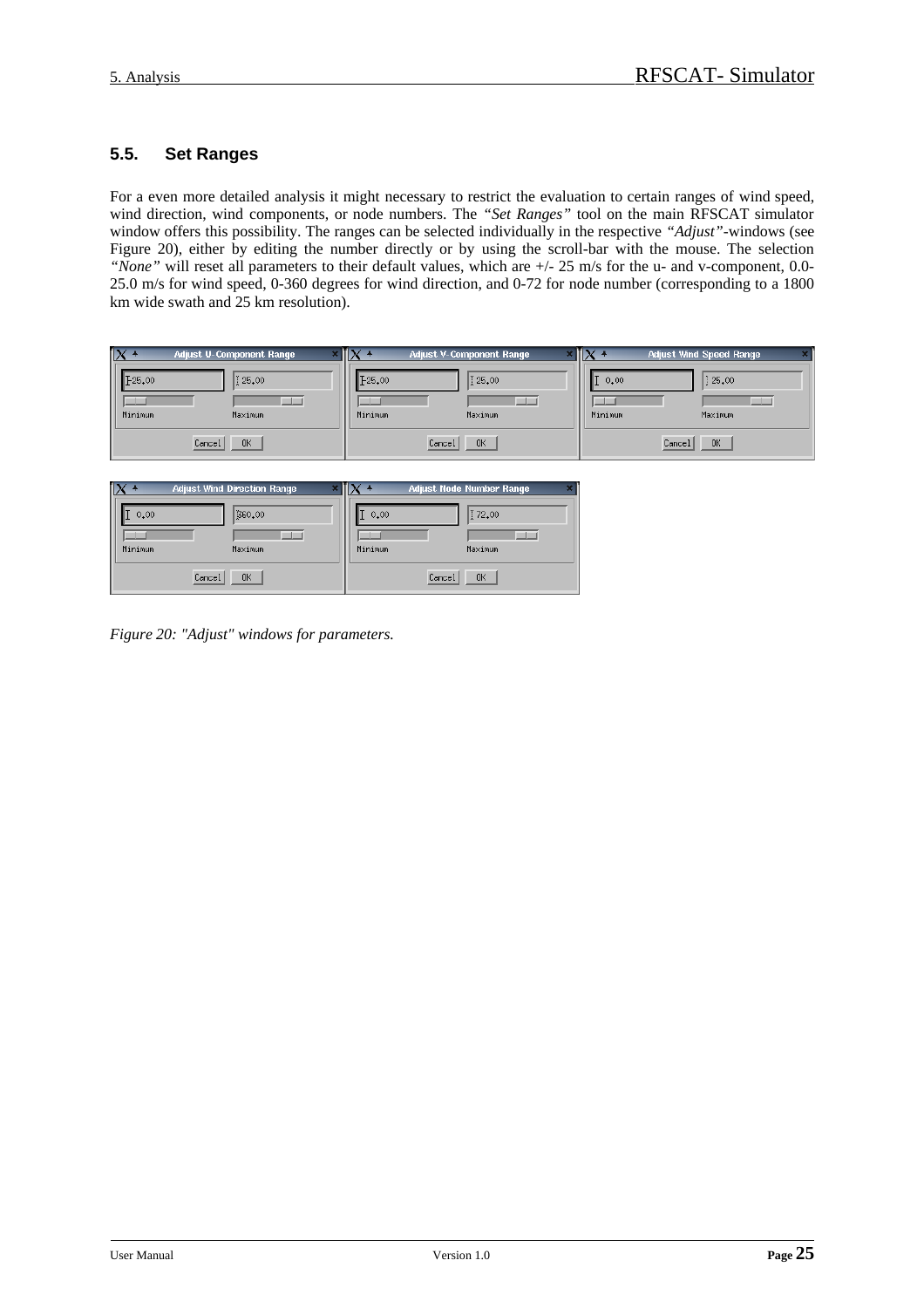# **5.6. Further Plotting Options**

The menu of the main RFSCAT simulator window offers further options of basic statistical analysis under the button *"More"* for the Y-Axis. This button opens a new window for further selections as depicted in Figure 21.



*Figure 21: Selection window for "More" plotting options.*